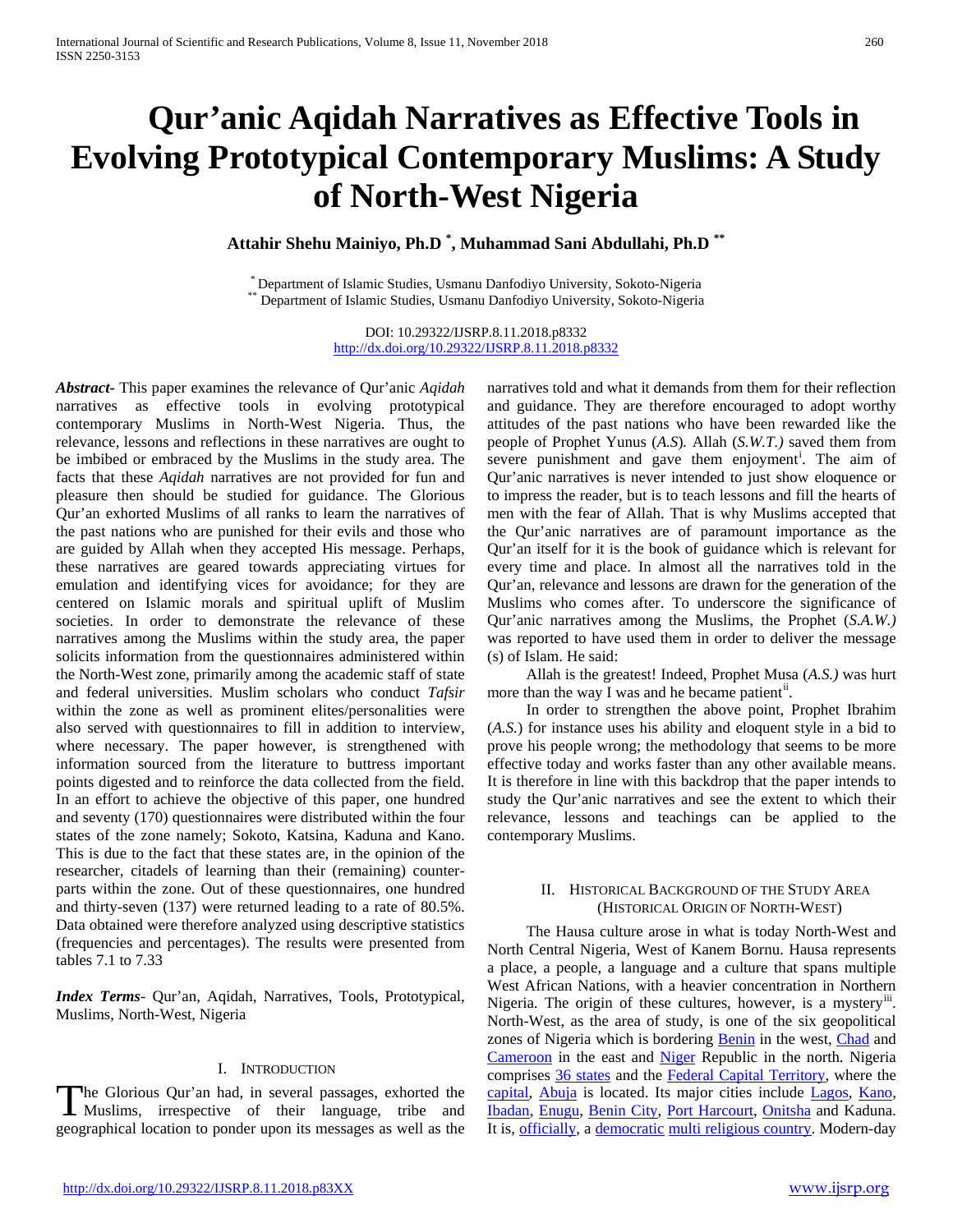Nigeria however has been the site of numerous kingdoms and tribal states. It originated from British colonial rule beginning in the  $19<sup>th</sup>$  century, and the eventual merging of the [Southern a](https://en.m.wikipedia.org/wiki/Southern_Nigeria_Protectorate)nd [Northern Nigeria Protectorates](https://en.m.wikipedia.org/wiki/Northern_Nigeria_Protectorate) in 1914.

 The British set up their administrative and legal structures whilst practicing [indirect rule](https://en.m.wikipedia.org/wiki/Indirect_rule) through traditional chiefdoms. Nigeria became formally an independent federation in 1960. It has since alternated between democratically-elected civilian governments and military dictatorships, until it achieved a stable democracy in 1999, with the [2015 presidential elections](https://en.m.wikipedia.org/wiki/Nigerian_presidential_election,_2011) considered to be reasonably free and fair<sup>[iv](#page-14-3)</sup>. Nigeria is often referred to as the "Giant of Africa", owing to its large population and economy. With approximately 184 million inhabitants, it is the [most populous country](https://en.m.wikipedia.org/wiki/List_of_African_countries_by_population) in [Africa](https://en.m.wikipedia.org/wiki/Africa) and the [seventh most](https://en.m.wikipedia.org/wiki/List_of_countries_by_population)  [populous country in the world.](https://en.m.wikipedia.org/wiki/List_of_countries_by_population)

## III. CREATION OF SIX GEOPOLITICAL ZONES IN NIGERIA

 The North-West geopolitical zone comprises seven (7) states namely Jigawa, Kaduna, Kano, Katsina, Kebbi, Sokoto and Zamfara. These seven states were originally part of defunct Northern region. The introduction of Six Geopolitical Zones in the country by the former Head of state Gen. Ibrahim Badamasi Babangida, has indeed turned Nigeria into a modern state. Following this development, Nigeria's economic, political and educational resources are shared among the zones. It is interesting to know that the six geopolitical zones have not been entirely carved out based on geopolitical location, but rather states with similar cultures, ethnic groups and common history were classified in the same zone. However, the six geopolitical zones are as follows:

i. *North Central* (loosely known as Middle Belt) Benue, Kogi, Kwara, Nassarawa, Niger, Plateau and Federal Capital Territory

*ii. North East* Adamawa, Bauchi, Borno, Gombe, Taraba and Yobe

*iii. North West* Jigawa, Kaduna, Kano, Katsina, Kebbi, Sokoto and Zamfara

*iv. South East* Abia, Anambara, Ebonyi, Enugu and Imo

*v. South South* Akwa Ibom, Cross River, Bayelsa, Rivers, Delta and Edo

*vi. South West* Ekiti, Lagos, Ogun, Ondo, Osun and Oyo

## IV. LANGUAGE, ETHNIC GROUPS AND CULTURAL DIVERSITY OF THE PEOPLE OF NORTH-WEST NIGERIA

 Hausa is the language that is spoken by almost every person in the North-West zone. Similarly, its ethnic identity is a complex of variables involving not only language, but also religion and even common descent. Nigeria as a country is viewed as a [multinational state,](https://en.m.wikipedia.org/wiki/Multinational_state) as it is inhabited by over 500 ethnic groups, of which the three largest are the [Hausa,](https://en.m.wikipedia.org/wiki/Hausa_people) [Igbo](https://en.m.wikipedia.org/wiki/Igbo_people) and [Yoruba.](https://en.m.wikipedia.org/wiki/Yoruba_people) These ethnic groups speak over 500 different languages, and are identified with wide variety of cultures. The official language however is [English.](https://en.m.wikipedia.org/wiki/English_language) Contemporary Nigeria is divided among [Muslims](https://en.m.wikipedia.org/wiki/Islam) in the northern part and [Christians](https://en.m.wikipedia.org/wiki/Christianity) who live mostly in the southern part.

 Nigeria is a country made up of approximately four hundred (400) ethnic groups as well as four hundred and fifty (450) different languages. With this development therefore, there was a need for the government to merge similar groups for effective allocation of resources. However, other ethnic groups that are found in the area include the Fulani, Zabarmawa, Dakarkari, Kambari, Gungawa, Dandawa, Dukkawa, Kaje, Kataf, Gwari, to mention a few. The North-West zone, according to Khalid is the home of ancient Hausa states of Daura, Gobir, Kano, Katsina, Kebbi, Zamfara and Zazzau, which were brought under a common political umbrella by the  $19<sup>th</sup>$  century Jihad led by Shaykh Usman Bin Foduye<sup>[v](#page-14-4)</sup>. This perhaps, indicates that the Hausa speaking people dominate the zone and, along with the Yorubas and Igbos dominate the Nigerian political and economic life.

## V. AQIDAH AND RELIGIOUS PRACTICES AMONG THE PEOPLE OF NORTH-WEST NIGERIA

Aqidah which is integral part of Muslim's life is an **Islamic** term meaning ["creed"](https://en.wikipedia.org/wiki/Creed). Many [schools of Islamic theology](https://en.wikipedia.org/wiki/Schools_of_Islamic_theology) expressing different views on *Aqidah* do exist. Thus, any religious belief system, creed or even beyond, can be considered an example of *Aqidah*. However, this term has taken a significant technical usage in Muslim history and theology, denoting those matters over which Muslims hold conviction. It is therefore a branch o[f Islamic Studies](https://en.wikipedia.org/wiki/Islamic_studies) describing the belief system of Islam<sup>vi</sup>.

 Religion, on the other hand is a belief about a particular sort of object. It is, as suggested by James Martineau, a belief in an ever living God. Though in some other world religions like Buddhism and Confucianism the belief in God has not been given much veneration. However, it can be suggested that any kind of belief would suffice, as long as it was held with sufficient seriousness and intensity. One might almost say that the ultimate concern of the religious person is with Allah; the ultimate concern of the observer is with religion. In any case, it is not altogether out of place to disregard other peoples' suggestion that the rise of the concept "religion" is correlated with a decline in the practice of religion itself<sup>vii</sup>. This kind of standpoint is clearly inadequate today particularly in an increasingly multi-religious and cultural world. This is despite the fact that numerous surveys indicate that the proportion of individuals who do not hold religious beliefs as serious as it should be, is steadily increasing and perhaps represents the majority of the people in almost every part of the world.

Islam is the dominant religion in the North-West particularly among the Fulani, Hausas, Zabarmawas and Dandawas though traditional religion remained so strong in some royal courts and outside. Although some groups from the Southern part of Nigeria practice Christianity as a religion, there are still pockets of practitioners of traditional religion all over the North-West zone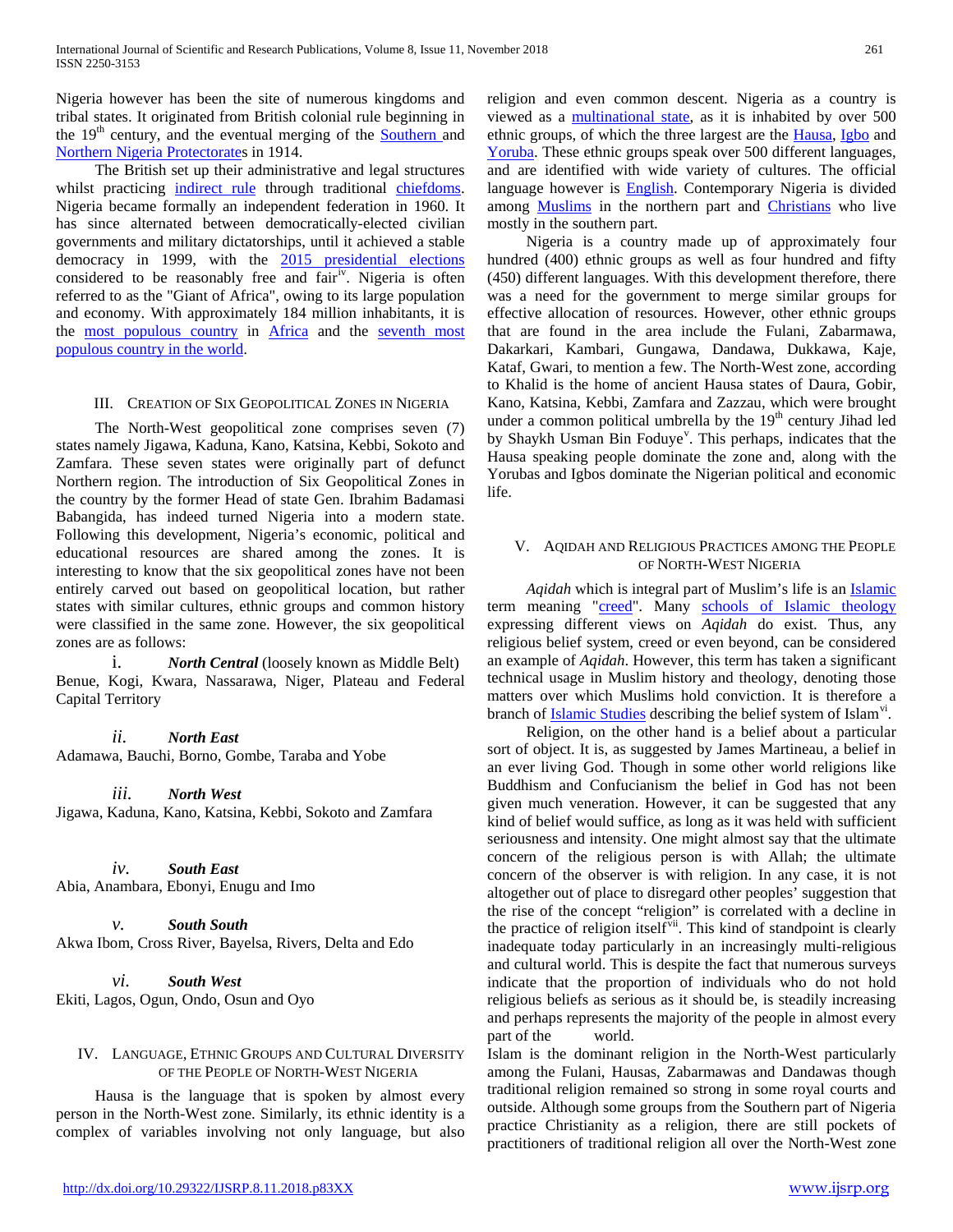and across ethnic divide. However, a minority of the population practices religions indigenous to Nigeria<sup>viii</sup>. Relatively, our world contains a striking diversity of religious traditions or practices and that probably there was no trouble recognizing such traditions as religious. Scholars have sought to discuss religion so as to identify both what makes something a religion and what distinguishes it from secular life.

 In relation to what has been said, Shaykh Usman Bin Foduye, the leader of the triumvirate and the *Jihadists*, in one of his books entitled '*Nur al-Bab'* had categorized the inhabitants of the area under study into three (3) major groups on the basis of their traditional or religious beliefs and practices.

 In the first category, Shaykh revealed that they are people who fully engage in devotional acts and neither un-Islamic belief is noticed nor is any other thing which is capable of vitiating their sound belief is heard. This category, Shaykh asserted are pure Muslims and all other religious obligations are applicable to them.

 And in the second category, Shaykh Usman Bin Foduye hinted that they (the people) fully engage in devotional (Islamic) activities but at the same time fused them with un-Islamic acts, while making other mendacious pronouncements that make their belief void. The people under this category, Shaykh emphasized, are unbelievers and all other Islamic religious obligations/injunctions are not applicable to them.

 While the third category of these people are the ones who neither sniffed the smell of religion nor do they call to it.<sup>[ix](#page-14-8)</sup>.

 The Shaykh did not stop at listing the categories of these people, but rather brought a comprehensive outlook of their mendacious activities. In his broad explanations, he made reference to the people's venerating stones, trees, making sacrifices and charity to them which they normally do seeking intervention or stopping any expected harm. This perhaps is drawn from the people's perception in magic, false conception of and the actual causation of things. These and many other un-Islamic practices that are invented and pronounced among the people of North-West Nigeria are as a result of lack of firm belief or sound Islamic *Aqidah.* Contemporary Muslims should therefore strive hard to acquire useful knowledge and have thorough understanding of Islam in order to be saved from shaky nature of disbelief. However, one of the things Shaykh pointed out and which renders the belief of the people void is denying the Day of Reckoning. The denial of the Last Day by anyone is the manifest disbelief and the most dangerous and clear error. Other un-Islamic practices prevalent among the people of the study area include mocking at Allah's religion, the repentant ones, as well as chaste women who safeguard their dignity and dazzling display of their beauty<sup>[x](#page-14-9)</sup>.

 In addition to this is their claim that they possess knowledge of the unseen derived from unfathomable inscription on sand, the pattern of stars, reports from the Jinn or any other sound sensed from birds. Included also in this belief and practice is visits to magicians asking certain questions and believing in whatever they tell. This is apparent disbelief and therefore affects the *Aqidah,* particularly of Muslims in the study area.

 The prevalence of traditional religion and customs in North-West Nigeria is evident in Al-Maghili's letter to Rumfa in which the former was said to have admonished the latter to protect the Muslim community from contamination by Hausa polytheistic practices. Traditional religion, as Adeleke asserted remained a court religion with little or no impact among the citizens and to certain extent that the rulers could not ignore the local cults. More so, the people in the study area have ever since been excellently religious, though the position of Islam towards believing in un-Islamic practices that are prevalent among them is emphatically critical.

 Murtala in his work highlighted the prevalence of superstitions and discussed it from the Islamic point. He addressed the concept of superstitions as a global phenomenon stressing that a number of scholars have tried to coin definitions in order to cater for its precise concept. The author however lamented that many superstitions had been invented and pronounced during the pagan period before the advent of Islam in the study area. He is of the view that, though some of these superstitions are minimal particularly in the study area there are other superstitions that serve as good-character instructions and other ones that serve as bad-character promoters. According to him, the revelation of the Qur'an is the ultimate knowledge inspired to the Prophets and it stands as an infallible source of knowledge and must be abided by. He finally hinted on how such superstitions are spread especially by belief in *Rauhanai* and the*Yan Bori[xi](#page-14-10).* 

 Kotorkoshi in his submission asserted that traditional religion is indigenous religious beliefs and practices among the Africans which, according to him, resulted in sustaining faith held by forebears of the present Africans. He however, lamented that this religious beliefs are still being practiced today in various forms and shades by a considerable number of Africans, including some individuals who are somehow Christians or even Muslims<sup>xii</sup>.

 The author while elaborating on, particularly Hausa traditional religion emphasized that it was practiced on the basis of spirit widely known as *Bori.* This practice, as Kotorkoshi pointed, is mainly connected with marriage, women's aspiration, fortune, healings and male dominance in Hausa society. It might have not been unconnected with the fact that though most Hausa people believe in Allah but yet worship Him through intermediary of spirits which include *Magiro[xiii](#page-14-12). Magiro* being the most powerful deity among the spirit is worshiped by every house hold among the *Maguzawa.* As for the Yorubas and Igbos their traditional religious belief is connected to the *Oludumare*  and *Chuku* or *Mmadu* among other deities prevalent among the two groups*.* 

 It is imperative to note that these religious practices among the people of North-West Nigeria are the factors that hindered the acceptance and spread of Islam among them and which also adversely affected their *Aqidah.* The influence of these practices, as it affects the *Aqidah* of Muslims as so widespread to the extent that the cult was organized in all segments of the society<sup>xiv</sup>. This is because the people consider and venerated such deities and believed to have possessed the power to safeguard the whole society within the confines of their domain.

 Islam, in numerous ways, has waged strong attacks against un-Islamic beliefs and practices as well as innovations and obstructed other possible means to distrust. For instance, Shaykh Usman Bin Foduye has cautioned one not to engage in doing anything that is capable of tarnishing one's sound *Aqidah* as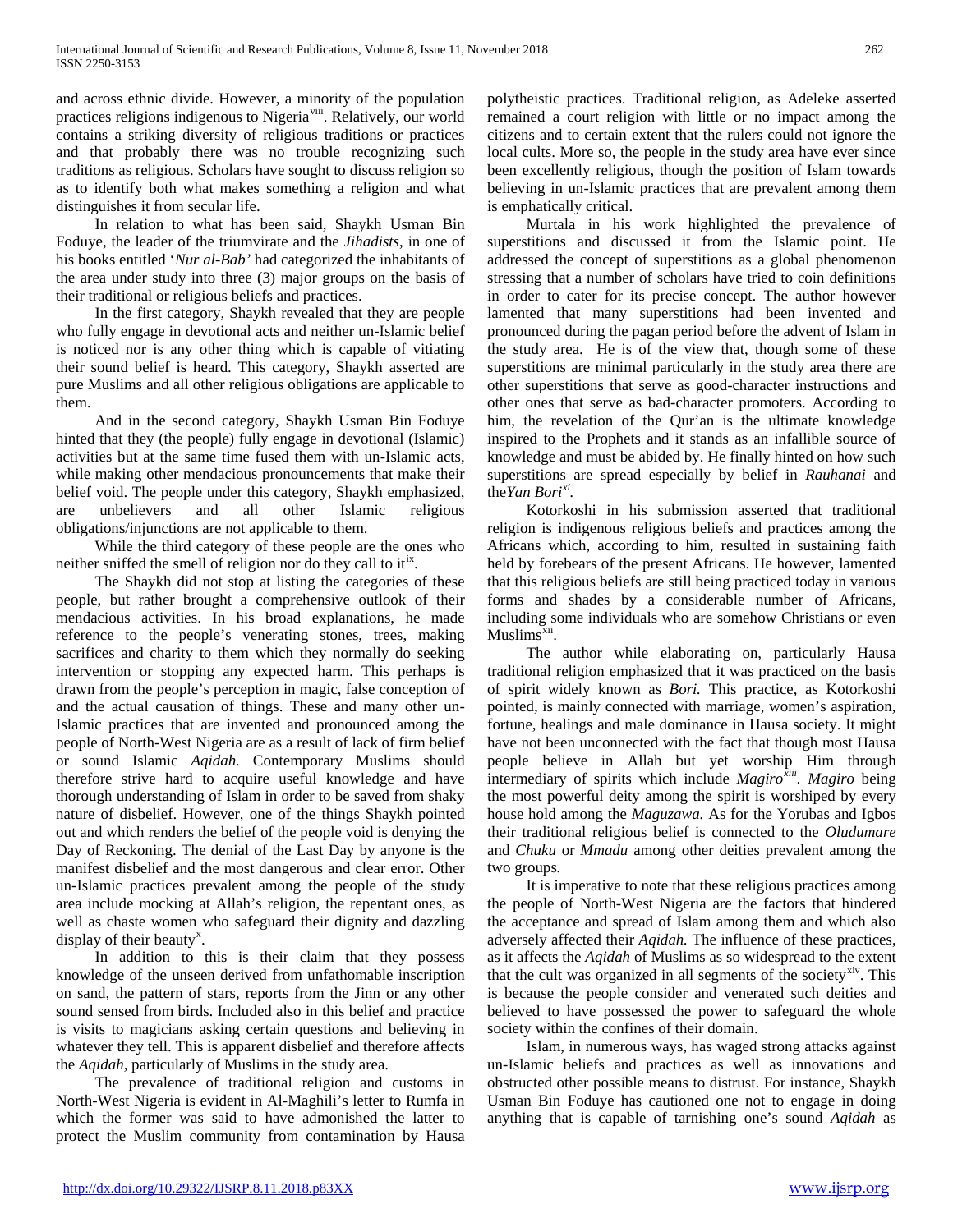doing so is prohibited (innovation) among the consensus of *Ulama[xv](#page-14-14).*

 Considerably, this research is undertaken and focused on the relevance of Qur'anic *Aqidah* narratives among the Muslims *Presentation of Data, Analysis and Interpretation* 

in North West zone, comprising the seven states are located in the zone.

#### **Table 7.1 Age of respondents**

| <b>Response</b> | <b>Frequency</b> | <b>Percent</b> |
|-----------------|------------------|----------------|
| $25 - 30$       | 32               | 23.4           |
| $31 - 40$       |                  | 22.6           |
| 41 AND ABOVE 74 |                  | 54.0           |
| Total           | 137              | 100.0          |

#### **Source Field Data (2016)**

Table 7.1 above indicates that the ages of the majority of the respondents are 74 which constitute 54.0% while the lowest is 31 which constitute 22.6% only. Ages 25-30 stand at 32 which is 23.4%

#### **Table 7.2 Gender of respondents**

| <b>Response</b> | <b>Frequency</b> | <b>Percent</b> |
|-----------------|------------------|----------------|
| <b>MALE</b>     | 117              | 85.4           |
| FEMALE 20       |                  | 14.6           |
| Total           | 137              | 100.0          |

#### **Source Field Data (2016)**

Table 7.2 above indicates that 117 (85.4%) of the respondents are male while 20 (14.6%) are females. This however, shows that the majority of the respondents are male.

#### **Table 7.3 Marital status**

| <b>Response</b> | <b>Frequency</b> | Percent |  |
|-----------------|------------------|---------|--|
| <b>MARRIED</b>  | 114              | 83.2    |  |
| <b>SINGLE</b>   | 18               | 13.1    |  |
| WIDOWED         |                  | 3.6     |  |
| Total           | 137              | 100.0   |  |

#### **Source Field Data (2016)**

Table 7.3 above shows that 114 respondents (83.2%) are married while 18 respondents (13.1%) are single. However, the lowest number of respondents 5 (3.6%) are widowed.

#### **Table 7.4 Qualifications**

| <b>Response</b> | Frequency | Percent |  |
|-----------------|-----------|---------|--|
| <b>TERTIARY</b> | 90        | 65.7    |  |
| <b>OTHERS</b>   | 47        | 34.3    |  |
| Total           | 127       | 100.0   |  |

#### **Source Field Data (2016)**

In table 7.4 above we have seen that the majority of the respondents, who have tertiary certificates, has the highest number of 90 (65.7%) while 47 (34.3%) represents the lowest number of respondents.

#### **Table 7.5 Level of Islamic Education**

| <b>Response</b>          | Frequency | <b>Percent</b> |  |
|--------------------------|-----------|----------------|--|
| <b>LOWER LEVEL</b>       |           |                |  |
| <b>HIGH LEVEL</b>        |           | 44.5           |  |
| <b>ADVANCED LEVEL 58</b> |           | 42.3           |  |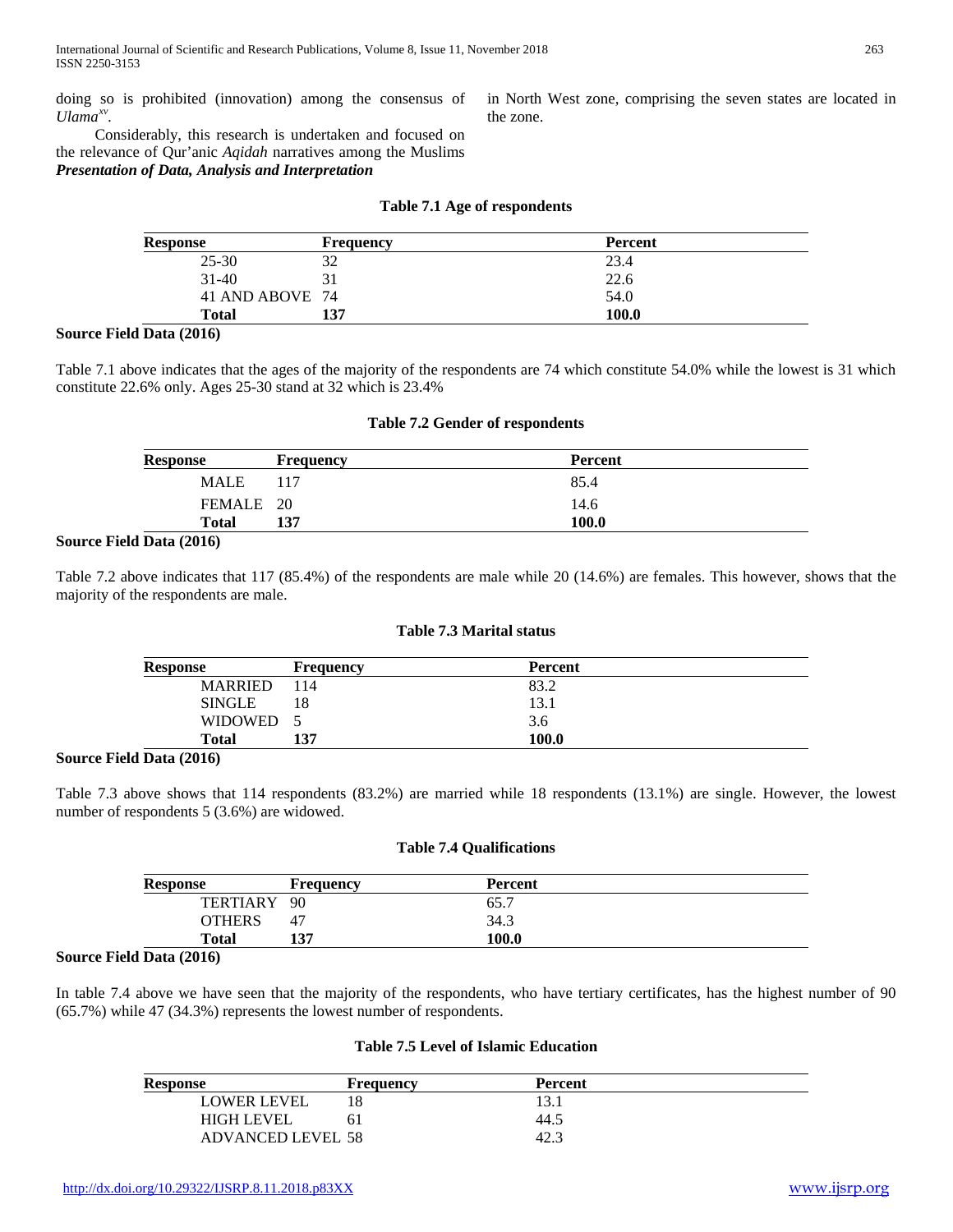|                                 | 'otal | 1. O.H<br>___ |  |
|---------------------------------|-------|---------------|--|
| <b>Source Field Data (2016)</b> |       |               |  |

Table 7.5 above indicates that the highest number of the respondents have advanced level certificates 58 (42.3%) while those with high level certificates constitute 61 (44.5%). However, the lowest number of the respondents represents those with lower level which is 18 (13.1%).

## **Table 7.6 One of the ways in which Qur'anic Aqidah Narratives influence the Lives of Contemporary Muslims include warning against disbelief and living a virtuous life**

| <b>Response</b>       | Frequency      | Percent |  |
|-----------------------|----------------|---------|--|
| <b>STRONGLY AGREE</b> | Q <sub>1</sub> | 66.4    |  |
| AGREE                 | 46             | 33.6    |  |
| Total                 | 137            | 100.0   |  |
|                       |                |         |  |

#### **Source Field Data (2016)**

 In table 7.6, the results presented indicates that the majority of the respondents 91 (66.4%) strongly agree that one of the ways in which Qur'anic *Aqidah* narratives influence the lives of contemporary Muslims include warning against disbelief and living a virtuous life. While 46 (33.6%) of the respondents agree that one of the ways in which Qur'anic *Aqidah* narratives influence the lives of contemporary Muslims include warning against disbelief and living a virtuous life.

#### **Table 7.7 One of the Relevance of Qur'anic Aqidah Narratives is that they are provided to guide the people on to the right path**

| <b>Response</b>  | <b>Frequency</b> | <b>Percent</b> |  |
|------------------|------------------|----------------|--|
| STRONGLY AGREE   | 109              | 79.6           |  |
| AGREE            |                  | 20.4           |  |
| Total            | 137              | 100.0          |  |
| $1.73 \pm 0.010$ |                  |                |  |

## **Source Field Data (2016)**

 In the table above, results indicates that 109 (79.6%) of the respondents are of strong agreement that one of the relevance of Qur'anic *Aqidah* narratives is that they are provided to guide the people on to the right path. Whereas 28 (20.4%) of the respondents agree that one of the relevance of Qur'anic *Aqidah* narratives is that they are provided to guide the people on to the right path.

| Table 7.8 Qur'anic Narrative is one of the methods Prophet (S.A.W.) used to deliver the message (s) of Islam |  |  |
|--------------------------------------------------------------------------------------------------------------|--|--|
|--------------------------------------------------------------------------------------------------------------|--|--|

| <b>Response</b>       | <b>Frequency</b> | <b>Percent</b> |  |
|-----------------------|------------------|----------------|--|
| <b>STRONGLY AGREE</b> | 93               | 67.9           |  |
| <b>AGREE</b>          | 44               | ه ۱۷۰۰         |  |
| Total                 | 137              | 100.0          |  |

## **Source Field Data (2016)**

 Results presented in table 7.8 reveals Qur'anic *Aqidah* narrative is one of the methods Prophet (*S.A.W.)* used to deliver the message of Islam. The results therefore shows that 93 (67.9%) of the respondents submitted their response upon strong agree, while 44 (32.1%) of the respondents agree to this claim.

## **Table 7.9 Contemporary Muslims are exhorted by the Qur'an to reflect on the Aqidah Narratives to know the fate of those who reject the Prophets of Allah in order to take lessons**

| <b>Response</b>                       | Frequency | Percent |  |
|---------------------------------------|-----------|---------|--|
| <b>STRONGLY AGREE</b>                 | 78        | 56.9    |  |
| <b>AGREE</b>                          |           | 40.1    |  |
| <b>DISAGREE</b>                       |           | 2.9     |  |
| <b>Total</b>                          | 137       | 100.0   |  |
| $2.11 \text{ D}_{\text{obs}}$ (2016). |           |         |  |

#### **Source Field Data (2016)**

 Table 7.9 highlights the response of the respondents based on the exhortation of the Qur'an to reflect on *Aqidah* narrative to know the fate of those who reject the Prophets of Allah in order to take lessons. The results points out that 78 (56.9%) of the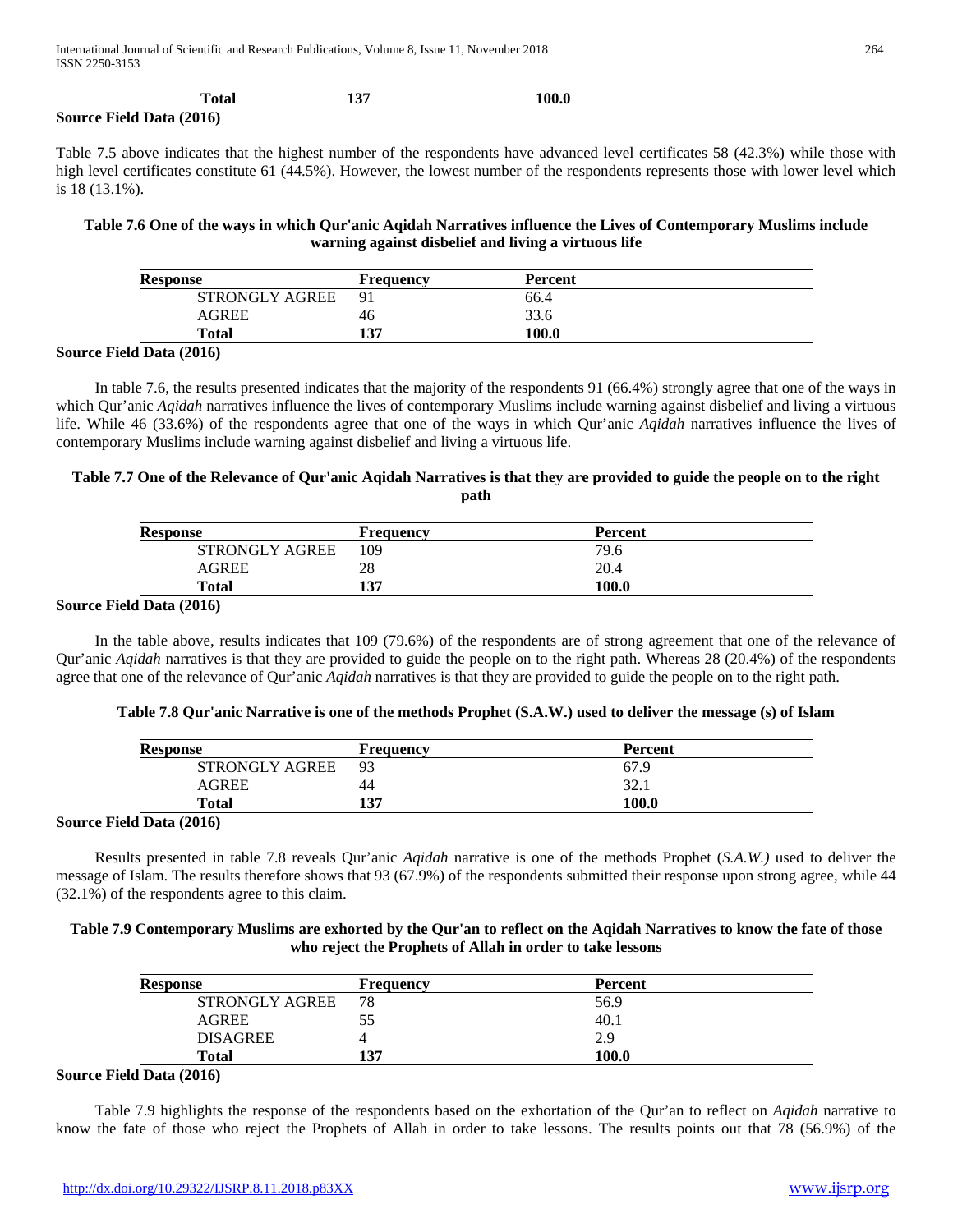respondents hold strong agreement while 55 (40.1%) of the respondents agree. Contrary to this agreement, a sizeable number of 4 (2.9%) of the respondents disagree to this claim.

| uich future course.   |                  |         |  |
|-----------------------|------------------|---------|--|
| <b>Response</b>       | <b>Frequency</b> | Percent |  |
| <b>STRONGLY AGREE</b> | 75               | 54.7    |  |
| AGREE                 |                  | 41.6    |  |

DISAGREE 5 3.6 **Total 137 100.0**

## **Table 7.10 Muslims read the Qur'an and treat it as guidance because it guides them on how to solve their problems and chart their future course.**

## **Source Field Data (2016)**

 Results from table 7.10 pinpoint to the fact that Muslims read the Qur'an and treat it as guidance on how to solve their problems. From the results it is observed that 75 (54.7%) of the respondents strongly agree while 57 (41.6%) of the respondents agree to the claim. However, 5 (3.6%) of the respondents have shown their disagreement.

#### **Table 7.11 One of the significance of Qur'anic Aqidah Narratives to Muslims is to know that Allah's knowledge is unlimited while that of human is limited because they can only deal with the visible things and interpret them according to their understanding**

| <b>Response</b> | <b>Frequency</b> | <b>Percent</b> |
|-----------------|------------------|----------------|
| STRONGLY AGREE  | 94               | 68.6           |
| <b>AGREE</b>    | 38               | 27.7           |
| <b>DISAGREE</b> |                  | 3.6            |
| Total           | .37              | 100.0          |

#### **Source Field Data (2016)**

 From the results presented above, it can be seen that 94 (68.6%) of the respondents are of the strong agreement that one of the significance of Qur'anic *Aqidah* narratives to Muslims is to know that Allah's knowledge is unlimited while that of human is limited. While 38 (27.7%) of the respondents hold agreement towards this claim whereas 5 (3.6%) disagree on this

## **Table 7.12 Muslims were encouraged to say 'if Allah wills' as appeared in one of the Qur'anic Narratives before embarking on doing anything. This is because only Allah bestows success and necessary capabilities to achieve it**

| <b>Response</b>       | <b>Frequency</b> | <b>Percent</b> |  |
|-----------------------|------------------|----------------|--|
| <b>STRONGLY AGREE</b> | 118              | 86.1           |  |
| <b>AGREE</b>          | 14               | 10.2           |  |
| <b>DISAGREE</b>       |                  | 3.6            |  |
| <b>Total</b>          | 137              | 100.0          |  |

#### **Source Field Data (2016)**

 In table 7.12 results shows that 118 (86.1%) of the respondents submitted their strong agreement that Muslims are encouraged to say 'if Allah will' before embarking on doing anything. But 14 (10.2%) of the respondents maintain their agreement, whereas 5 (3.6%) of the respondents affirm their disagreement towards the claim.

## **Table 7.13 Qur'anic Aqidah Narratives play an important role in addressing some of the societal problems faced by the contemporary Muslims.**

| <b>Response</b>       | Frequency | <b>Percent</b> |  |
|-----------------------|-----------|----------------|--|
| <b>STRONGLY AGREE</b> | 85        | 62.0           |  |
| <b>AGREE</b>          |           | 34.3           |  |
| <b>DISAGREE</b>       |           | 3.6            |  |
| Total                 | 37        | 100.0          |  |

#### **Source Field Data (2016)**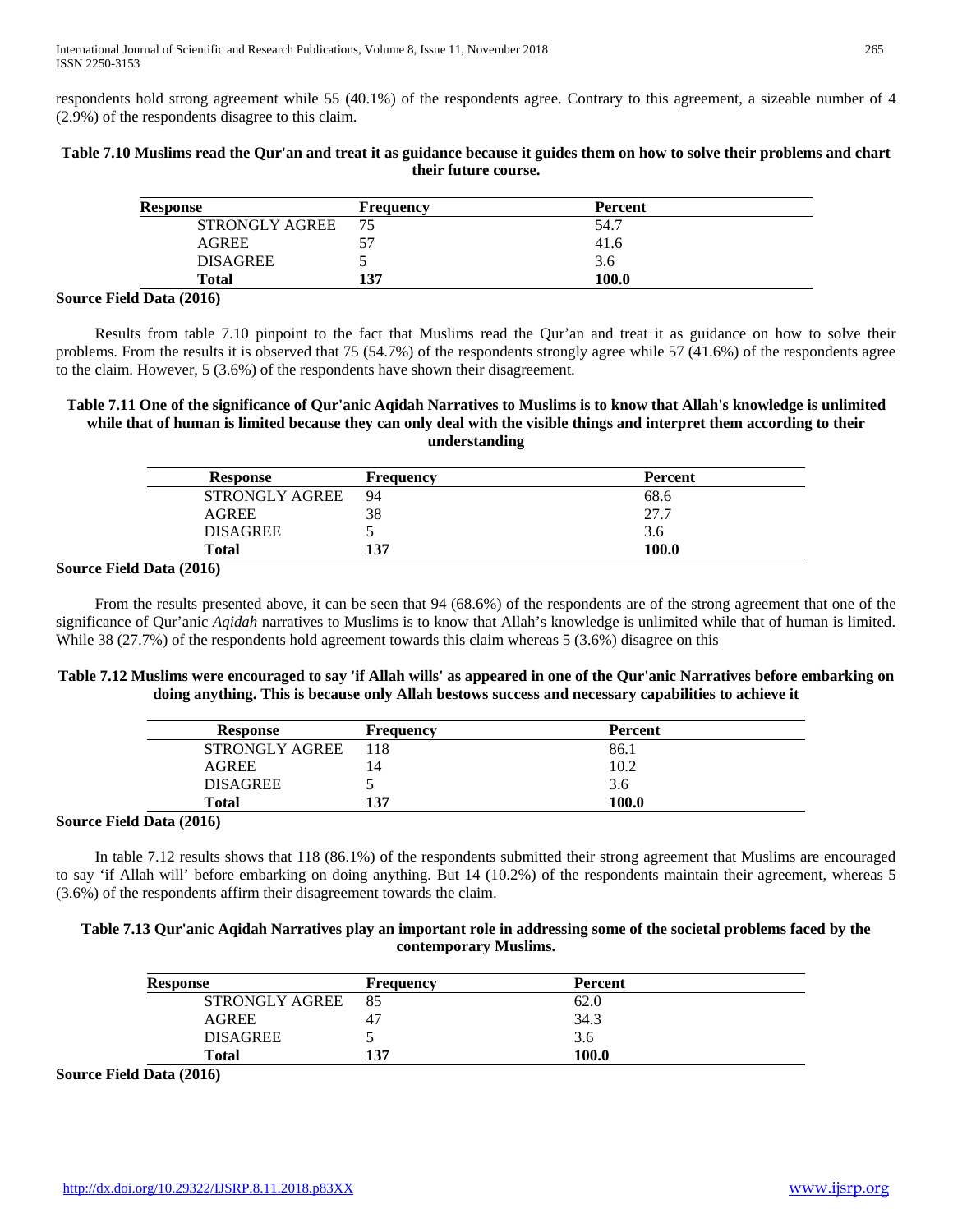Table 7.13 above presents the opinions of the respondents on the role played by the Qur'an in addressing some of the societal problems faced by the contemporary Muslims. From the opinions above, 85 (62.0%) of the respondents submitted their agreement while 47 (34.3%) of the respondents agree. However, 5 (3.6%) disagree to this claim.

## **Table 7.14 One of the contextual relationship between Qur'anic Aqidah Narratives and the Muslims is the provision of high inspirational values for human thinking, attitude and actions**

| 63  | 46.0  |  |
|-----|-------|--|
| 70  | 51.1  |  |
|     | 2.9   |  |
| 137 | 100.0 |  |
|     |       |  |

#### **Source Field Data (2016)**

 Results presented in table 7.14 highlights the contextual relationship between Qur'an and *Aqidah* narratives which provides high inspirational values for human thinking and attitude. The results reveal that 70 (51.1%) of the respondents hold their agreement towards the claim, while 63 (46.0%) register their strong agreement. Despite this result, a considerable number of 4 (2.9%) among the respondents disagree.

## **Table 7.15 One of the religious relevance of Qur'anic Aqidah Narratives to Muslims is understanding the lessons and warnings in them.**

| <b>Response</b> | Frequency | Percent |  |
|-----------------|-----------|---------|--|
| STRONGLY AGREE  | 93        | 67.9    |  |
| <b>AGREE</b>    | 40        | 29.2    |  |
| <b>DISAGREE</b> |           | 2.9     |  |
| Total           | 137       | 100.0   |  |

#### **Source Field Data (2016)**

 The results in table 7.15 emphasizes that one of the religious relevance of Qur'anic *Aqidah* narratives to Muslims is to understand the lessons and warnings contained in them. According to the results, 93 (67.9%) of the respondents maintain their strong agreement about it, while 40 (29.2%) sustain their agreement. However, 4 (2.9%) of the respondents disagree.

## **Table 7.16 Qur'anic Aqidah Narratives motivate and sharpen the life of an individual Muslim to attain Islamic moral and spiritual values**

| <b>Response</b>       | <b>Frequency</b> | Percent |  |
|-----------------------|------------------|---------|--|
| <b>STRONGLY AGREE</b> | 86               | 62.8    |  |
| AGREE                 |                  | 37.2    |  |
| Total                 | 137              | 100.0   |  |

#### **Source Field Data (2016)**

 Table 7.16 above stresses that Qur'anic *Aqidah* narratives motivate and sharpen the life of an individual Muslim to attain Islamic moral and spiritual values. From the results above, 86 (62.8%) of the respondents strongly agree while 51 (37.2%) agree with the claim.

#### **Table 7.17 The more people ponder over the lessons expressed in the Qur'anic Narratives the greater their knowledge, deeds and awareness**

| <b>Response</b>       | Frequency | Percent |  |
|-----------------------|-----------|---------|--|
| <b>STRONGLY AGREE</b> | 75        | 54.′    |  |
| <b>AGREE</b>          | 62        | 45.3    |  |
| Total                 | 1 27      | 100.0   |  |

#### **Source Field Data (2016)**

 Table 7.17 shows that the more people ponder over the lessons expressed in the Qur'anic narratives the greater their knowledge and awareness. According to the results therefore, 75 (54.7%) of the respondents strongly agree while 62 (45.3%) agree.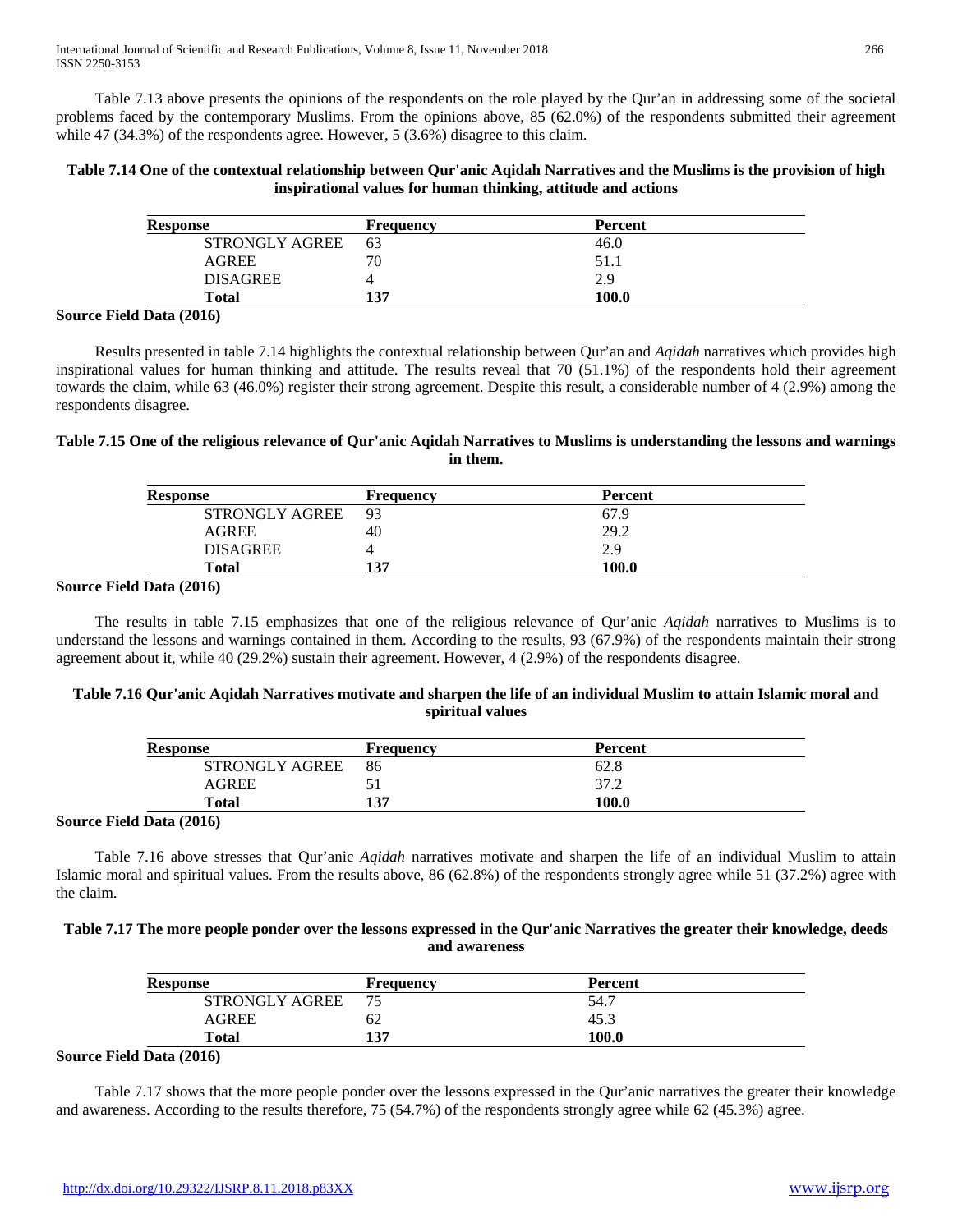## **Table 7.18 The Qur'anic Aqidah Narrative of As'hab Al-Kahf teaches moral lessons stressing the efficacy of having excellent, upright and carefully chosen friends for their ability in influencing one.**

| <b>Response</b>     | Frequency | Percent |  |
|---------------------|-----------|---------|--|
| STRONGLY AGREE      |           | 59.9    |  |
| <b>AGREE</b>        |           | 37.2    |  |
| STRONGLY DISAGREE 4 |           | 2.9     |  |
| Total               | 137       | 100.0   |  |

#### **Source Field Data (2016)**

 Results presented in table 7.18 illustrate that the Qur'anic *Aqidah* narrative of *As'hab Al-Kahf* teaches moral lessons and importance of having excellent friend. Their responses portray that 82 (59.9%) strongly agree while 51 (37.2%) acknowledge their agreement. Whereas considerable number of 4 (2.9%) respondents strongly disagree.

## **Table 7.19 Muslims were made to believe that there must be a hardship and suffering on the way searching for truth and acquisition of beneficial knowledge as carefully captured in the Narrative of** *Khidr* **and Prophet Musa (A.S.)**

| <b>Response</b>       | <b>Frequency</b> | Percent |  |
|-----------------------|------------------|---------|--|
| <b>STRONGLY AGREE</b> | 90               | 65.7    |  |
| <b>AGREE</b>          | 47               | 34.3    |  |
| Total                 | 137              | 100.0   |  |
| — <i>протент</i>      |                  |         |  |

#### **Source Field Data (2016)**

 Table 7.19 shows the responses of respondents on the hardship and suffering on the way searching for knowledge. Their responses constitute that 90 (65.7%) strongly agree while 47 (34.3%) submitted their agreement on the claim.

## **Table 7.20 In order to strengthen the virtuous behavior of Muslims, the Qur'an insists that they should study and draw lessons from the Narratives of past nation to avoid their errors and misgivings so that their conviction will be stronger**

| <b>Response</b>       | Frequency   | Percent |  |
|-----------------------|-------------|---------|--|
| <b>STRONGLY AGREE</b> | 84          | 61.3    |  |
| <b>AGREE</b>          | $4_{\cdot}$ | 31.4    |  |
| <b>DISAGREE</b>       |             | 7.3     |  |
| Total                 | 137         | 100.0   |  |

#### **Source Field Data (2016)**

 Table 7.20 indicates responses about the command of the Qur'an that Muslims should study its narratives and draw lessons from the past nations to avoid their errors. The results show that 84 (61.3%) of the respondents submitted their strong agreement while 43 (31.4%) agree with the command. A sizeable number of 10 (7.3%) indicate their disagreement.

## **Table 7.21 Patience should be allowed to take its course hence the spiritual and religious transformation took** *As'hab Al-Kahf* **more than three hundred years.**

| <b>Response</b>       | Frequency | <b>Percent</b> |  |
|-----------------------|-----------|----------------|--|
| <b>STRONGLY AGREE</b> | 67        | 48.9           |  |
| AGREE                 |           | 38.0           |  |
| <b>DISAGREE</b>       |           | 9.5            |  |
| STRONGLY DISAGREE 5   |           | 3.6            |  |
| <b>Total</b>          | 137       | 100.0          |  |

#### **Source Field Data (2016)**

 In table 7.21, the results obtained show that 67 (48.9%) of respondents have submitted their strong agreement that patience should be allowed to take its course since spiritual and religious transformation took *As'hab Al-Kahf* more than three hundred years.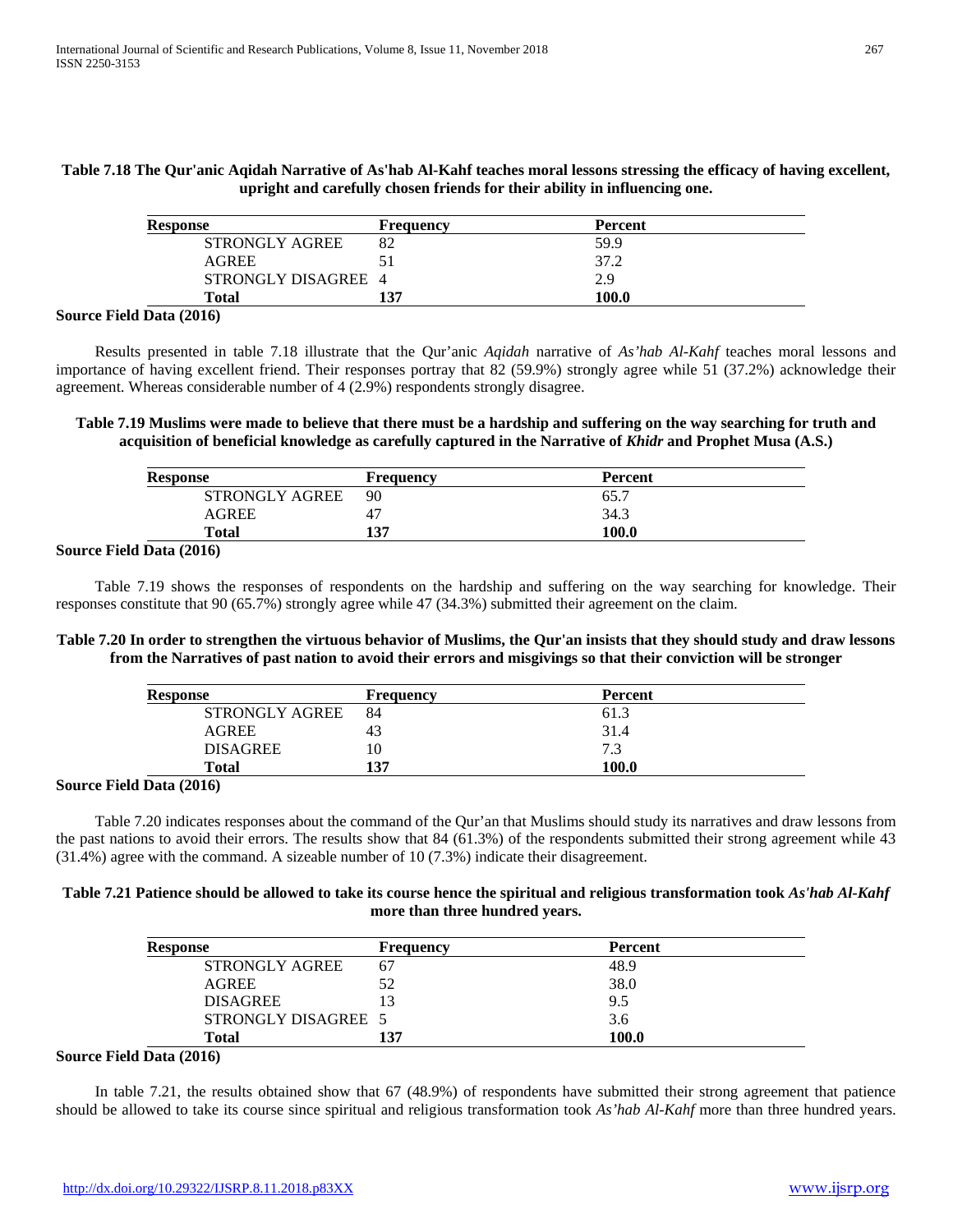Yet 52, results show that (38.0%) agree with the claim. However, 13 (9.5%) expressed their disagreement whereas considerable number of 5 (3.6%) strongly disagree.

## **Table 7.22 Selfless service to humanity rendered by** *Dhul-Qarnain* **is as important as solving the problems that affect the living condition of a given society**

| <b>Response</b> | Frequency | Percent |  |
|-----------------|-----------|---------|--|
| STRONGLY AGREE  | 67        | 48.9    |  |
| <b>AGREE</b>    | 66        | 48.2    |  |
| <b>DISAGREE</b> |           | 2.9     |  |
| Total           | 137       | 100.0   |  |

#### **Source Field Data (2016)**

 From the results presented in table 7.22 above, 67 (48.9%) of the respondents expressed their strong agreement that selfless service to humanity rendered by *Dhul-Qarnain* is as important as solving problems that affect the living condition of a given society. 66 (48.2%) of them have submitted their agreement on the claim. However, a handful number of 4 (2.9%) register their disagreement on the claim.

**Table 7.23 The Qur'anic Narrative of Prophet Musa (***A.S.***) and his boy servant emphasizes that whoever wants to be learned he must be prepared to pass through the day and night experiencing a great deal of hardship and fatigue.**

| <b>Response</b>       | Frequency | <b>Percent</b> |  |
|-----------------------|-----------|----------------|--|
| <b>STRONGLY AGREE</b> | 80        | 58.4           |  |
| AGREE                 | 57        | 41.6           |  |
| Total                 | 137       | 100.0          |  |

#### **Source Field Data (2016)**

 Results presented in table 7.23 above indicate that 80 (58.4%) of the respondents submitted their strong agreement that the narrative of Prophet Musa (*A.S.)* and Yusha' bn Nun emphasizes that he who searches for knowledge must be prepared to face great deal of hardship and fatigue. While 57 (41.6%) indicate their agreement on the claim.

> **Table 7.24 Through the Narrative of** *Khidr* **and Prophet Musa (A.S.) Muslims understand that observance of good ethics is one of the conditions for search of knowledge. One should not therefore instigate any discussion on matters hidden to him until one is permitted by his teacher to do so**

| <b>Response</b>       | <b>Frequency</b> | <b>Percent</b> |
|-----------------------|------------------|----------------|
| <b>STRONGLY AGREE</b> |                  | 51.8           |
| <b>AGREE</b>          |                  | 34.3           |
| <b>DISAGREE</b>       | 10               | 7.3            |
| STRONGLY DISAGREE 9   |                  | 6.6            |
| <b>Total</b>          | 137              | 100.0          |

#### **Source Field Data (2016)**

 Table 7.24 above presents the results of the respondents. The response of 71 (51.8%) above, shows that the observance of ethics is one of the conditions for the search of knowledge. While 47 (34.3%) of the respondents indicate their agreement. However, 10 (7.3%) submitted their disagreement whereas a considerable number of 9 (6.6%) express their strong disagreement.

### **Table 7.25 The Relevance of Seclusion or solitary confinement in the cave as was the case for As'hab Al-Kahf stands as a means through which a Muslim can be extricated from the worldly time.**

| <b>Response</b>       | <b>Frequency</b> | <b>Percent</b> |  |
|-----------------------|------------------|----------------|--|
| <b>STRONGLY AGREE</b> | 32               | 23.4           |  |
| <b>AGREE</b>          | 86               | 62.8           |  |
| <b>DISAGREE</b>       | 19               | 13.9           |  |
| Total                 | 137              | 100.0          |  |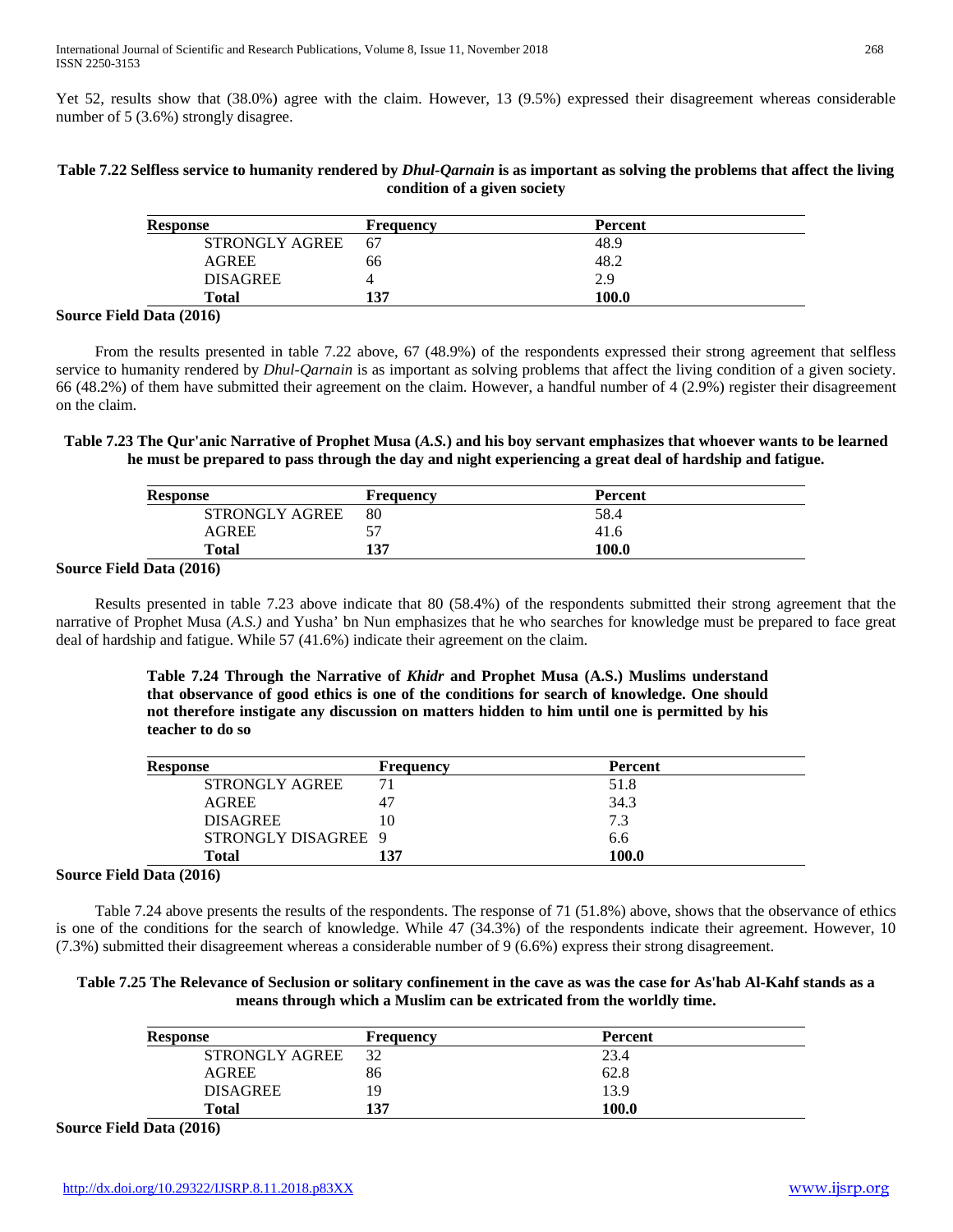Results presented in table 7.25 reveal that the majority of the respondents 86 (62.8%) agree that seclusion or solitary confinement is a means through which a Muslim can be extricated from the worldly time while 32 (23.4%) submitted their agreement on the claim. However, 19 (13.9%) indicate their disagreement on the claim.

## **Table 7.26 It is not surprising to find some Muslims studying the Qur'anic Narrative with little or no impact on them nor does it guide them to the most acceptable path?**

| <b>Response</b>                        | <b>Frequency</b> | <b>Percent</b> |  |
|----------------------------------------|------------------|----------------|--|
| STRONGLY AGREE                         | .54              | 39.4           |  |
| <b>AGREE</b>                           | 78               | 56.9           |  |
| <b>DISAGREE</b>                        |                  | 3.6            |  |
| Total                                  | 137              | 100.0          |  |
| $\mathbf{r}$ $\mathbf{r}$ $\mathbf{r}$ |                  |                |  |

#### **Source Field Data (2016)**

 The table above represents the results of the respondents upon which 78 (56.9%) indicate their agreement on the fact that it is not surprising to find some Muslims studying Qur'anic narratives with no impact on them nor does it guide them; whereas 54 (39.4%) express their strong agreement. While insignificant number of 5 (3.6%) show their disagreement on the claim.

## **Table 7.27 The application and sifting technique through which the usage of Isra'iliyyat among Muslims can be reduced is achievable.**

| <b>Response</b> | Frequency | Percent |  |
|-----------------|-----------|---------|--|
| STRONGLY AGREE  | 36        | 26.3    |  |
| AGREE           | 84        | 61.3    |  |
| <b>DISAGREE</b> |           | 12.4    |  |
| Total           | 137       | 100.0   |  |

#### **Source Field Data (2016)**

 In table 7.27 above results show that 36 (26.3%) of the respondents submit their strong agreement on the application and sifting technique through the usage of *Isra'iliyyat* among Muslims while 84 (61.3%) indicate their agreement. A considerable number of 17 (12.4%) express their disagreement on the claim.

## **Table 7.28 The easiest way of halting the wide spread of Isra'iliyyat among contemporary Muslims is through sifting technique adopted by Muslim scholars**

| <b>Response</b>       | <b>Frequency</b> | <b>Percent</b> |  |
|-----------------------|------------------|----------------|--|
| <b>STRONGLY AGREE</b> | 54               | 39.4           |  |
| AGREE                 | 83               | 60.6           |  |
| Total                 | 137              | 100.0          |  |

#### **Source Field Data (2016)**

In table 7.28 above results indicate that 54 (39.4%) of the respondents submit their strong agreement on the easiest way of halting the widespread of *Isra'iliyyat* among contemporary Muslims is through sifting technique adapted by Muslim scholars, while 83 (60.6%) indicate their agreement.

## **Table 7.29 The permissibility or otherwise of using Isra'iliyyat can only be determined on its conformity and reliability with the Sunnah or Qur'an itself**

| <b>Response</b>                               | Frequency | <b>Percent</b> |  |
|-----------------------------------------------|-----------|----------------|--|
| <b>STRONGLY AGREE</b>                         | 95        | 69.3           |  |
| <b>AGREE</b>                                  | 42        | 30.7           |  |
| Total                                         | 137       | 100.0          |  |
| $\mathcal{L}_{\text{oumon}}$ Eald Data (2016) |           |                |  |

#### **Source Field Data (2016)**

 The table above represents the results of the respondents upon which 95 (69.3%) indicate their strong agreement on the permissibility or otherwise of using *Isra'iliyyat* which can only be determined by its conformity and reliability with the Sunnah or Qur'an whereas 42 (30.7%) express their agreement.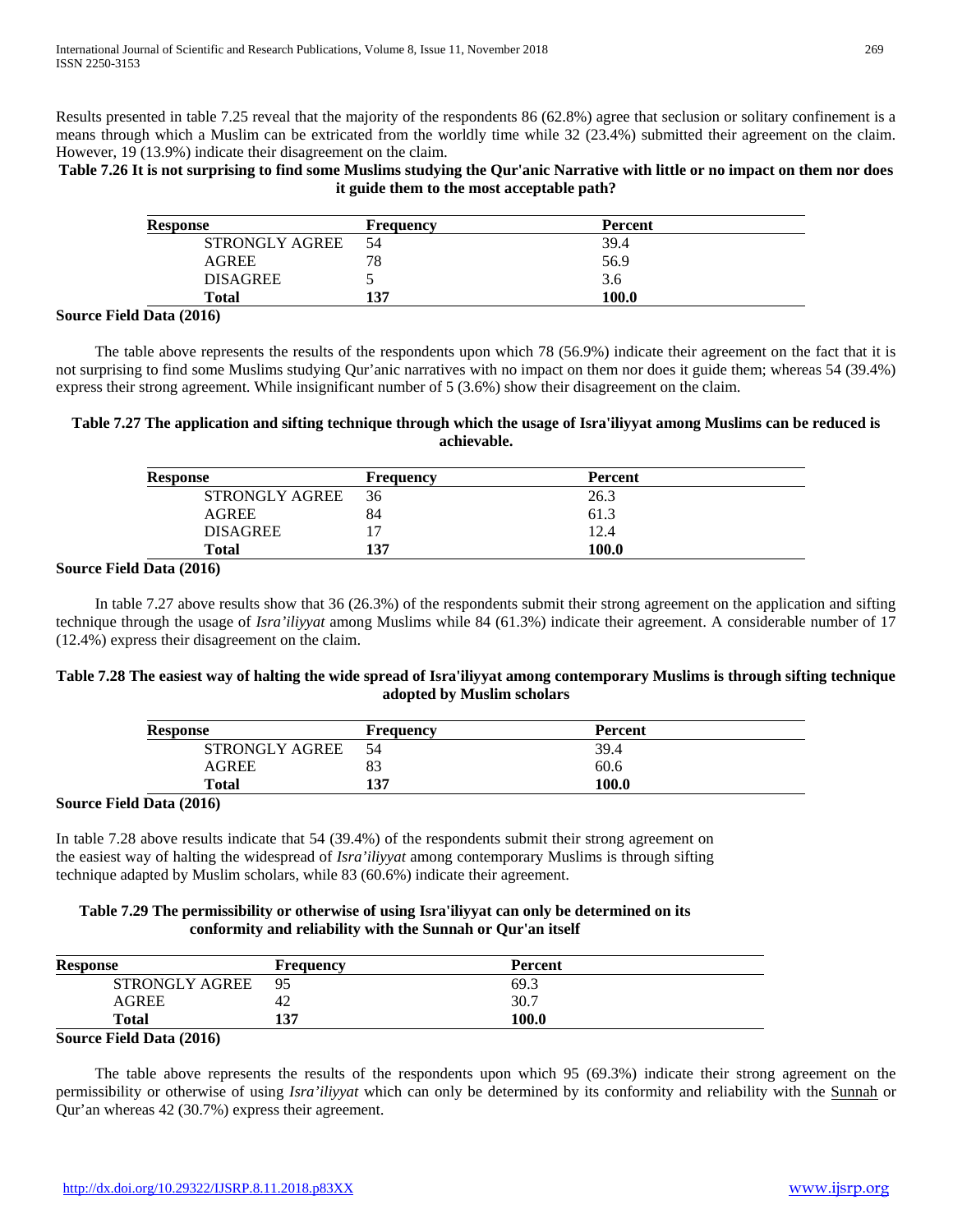| <b>Our anic Narratives</b><br><b>Response</b> | <b>Frequency</b> | <b>Percent</b> |  |
|-----------------------------------------------|------------------|----------------|--|
|                                               |                  |                |  |
| <b>STRONGLY AGREE</b>                         | 59               | 43.1           |  |
| <b>AGREE</b>                                  | 60               | 43.8           |  |
| <b>DISAGREE</b>                               |                  | 9.5            |  |
| STRONGLY DISAGREE 5                           |                  | 3.6            |  |
| <b>Total</b>                                  | 137              | 100.0          |  |

**Table 7.30 In many occasions, Isra'iliyyat were used by some scholars to justify certain Qur'anic Narratives**

#### **Source Field Data (2016)**

 In table 7.30 above results indicate that 60 (43.8%) of the respondents submit their agreement on *Isra'iliyyat* being used by some scholars to justify certain Qur'anic narratives while 59 (43.1%) indicate their strong agreement. However, 13 (9.5%) of the respondents express their disagreement on the issue; whereas a considerable number of 5 (3.6%) submit their strong disagreement.

|                |  |  |  |  |  |  |  | Table 7.31 Isra'iliyyat can only be used as examples but not to be taken to strengthen any |  |
|----------------|--|--|--|--|--|--|--|--------------------------------------------------------------------------------------------|--|
| Qur'anic verse |  |  |  |  |  |  |  |                                                                                            |  |

| <b>Frequency</b>    | Percent |  |
|---------------------|---------|--|
| 52                  | 38.0    |  |
| 62                  | 45.3    |  |
| 14                  | 10.2    |  |
| STRONGLY DISAGREE 9 | 6.6     |  |
| 137                 | 100.0   |  |
|                     |         |  |

#### **Source Field Data (2016)**

 Results presented in table 7.31 reveal that *Isra'iliyyat* can only be used as examples but not to be taken to strengthen any Qur'anic verse. The results depict that 62 (45.3%) of the respondents express their agreement while 52 (38.0%) affirm their strong agreement. Whereas significant number of 14 (10.2%) indicate their disagreement when 9 (6.6%) of the respondents show their strong disagreement.

## **Table 7.32 Muslim scholars were so inquisitive on the actual interpretation and understanding of certain Qur'anic Narratives, the trend which forced them to apply Isra'iliyyat**

| <b>Response</b>       | <b>Frequency</b> | <b>Percent</b> |
|-----------------------|------------------|----------------|
| <b>STRONGLY AGREE</b> | 36               | 26.3           |
| <b>AGREE</b>          | 64               | 46.7           |
| <b>DISAGREE</b>       | 28               | 20.4           |
| STRONGLY DISAGREE 9   |                  | 6.6            |
| Total                 | 137              | 100.0          |
| $R_{-4}$ (3016)       |                  |                |

## **Source Field Data (2016)**

 In table 7.32 above results indicate that 64 (46.7%) of the respondents submit their agreement that some scholars were so inquisitive on the actual interpretation and understanding of Qur'anic narratives, the trend which forced them to adopt the use of *Isra'iliyyat* while 36 (26.3%) indicate their strong agreement. However, 28 (20.4%) of the respondents express their disagreement on the issue; whereas a considerable number of 9 (6.6%) submit their strong disagreement.

## **Table 7.33 The usage of Isra'iliyyat by some scholars has greatly affected the foundational principles of faith among contemporary Muslims**

| <b>Response</b>       | <b>Frequency</b> | Percent |  |
|-----------------------|------------------|---------|--|
| <b>STRONGLY AGREE</b> | 42               | 30.7    |  |
| <b>AGREE</b>          | 68               | 49.6    |  |
| <b>DISAGREE</b>       | 22               | 16.1    |  |
| STRONGLY DISAGREE 5   |                  | 3.6     |  |
| <b>Total</b>          | .37              | 100.0   |  |

**Source Field Data (2016)**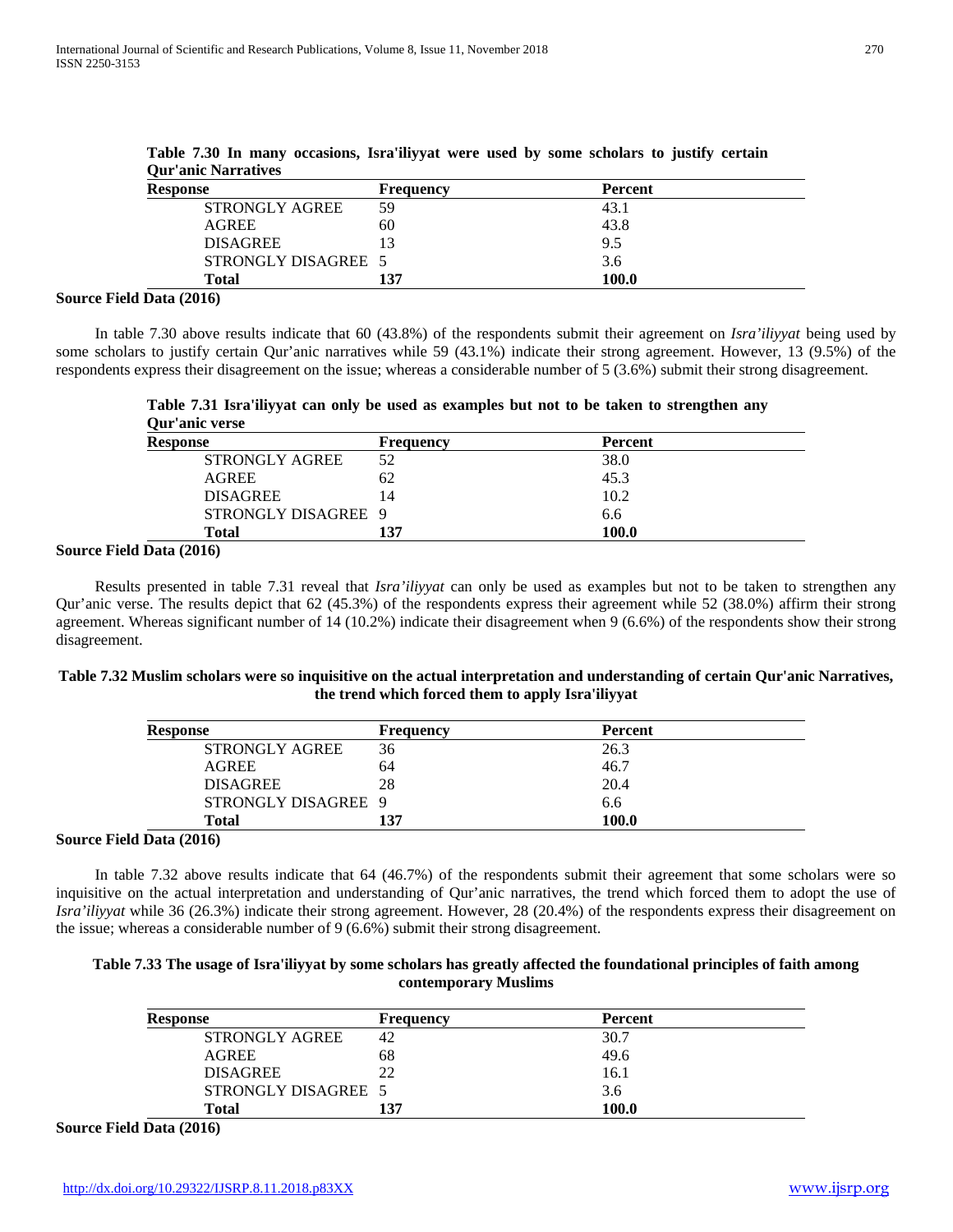In table 7.33 the results indicate that 68 (49.6%) of the respondents submit their agreement that the usage of *Isra'iliyyat* by some scholars has greatly affected the foundational principles of faith among contemporary Muslims, while 42 (30.7%) indicate their strong agreement. However, 22 (16.1%) of the respondents express their disagreement on the issue; whereas a handful number of 5 (3.6%) submit their strong disagreement.

#### VI. DISCUSSION OF FINDINGS

 From the Islamic view point, it is believed that following the Prophet's command is following Allah's command. Honor and might of every generation therefore is tight to upholding the teachings of the Qur'an and following those teachings yields unity, corporation, transformation and success. Conversely, Muslims are expected to distance themselves from following and adopting customs and usages that are contrary to Allah's commandments; instead should uphold the Qur'anic teachings in all their dealings. Similarly, Allah (*SWT)* punishes those who disobey and reject His Prophets sent to them with the divine guidance and that when He decides to punish someone no one can offer him a helping hand to escape that punishment<sup>xvi</sup>. And the more frequent one disobeys Allah and His Prophets the more the punishment inflicted on him.

 It is therefore very imperative to every Muslim to lead a virtuous life and preoccupy himself within the limits set by Almighty Allah. The crux of the matter is that the Qur'an has laid down general principles and parameters for human conduct and behavior and whatever one needs for one's proper guidance has also been spelt out in it. The role of the Qur'anic narratives in solving the societal religious and social problems cannot be overestimated. Muslims believe that the Qur'anic narratives presented in the Qur'an are not based on imagination but represent the actual state of affairs in which the people lived. Almighty Allah would never mention anything in these narratives unless it occurred the way it was told for He is the Knower of the hidden and manifest. In fact, it has neither presented the narratives as history nor brought the chronological order of events because it is far from the object the Qur'an is trying to achieve. Muslims can therefore use them effectively and solve their religious or societal problems amicably. If this objective is achieved, Muslims would have meaningful and successful religious and social life on earth.

 In was also noted as part of the relevance of Qur'anic narratives that Muslims should be encouraged to adopt and implement the concept of '*if Allah will*' before embarking on doing anything. It is always self-evidence that time will come through which sacred terminology as '*If Allah wills*' would be dropped from the mouth of contemporary Muslims occasioned by the mainstream public disapproval. This has great effect in one's faith as it distances one from the reality of things. Hence, nothing can be done or achieved without the Will of Allah. Thus, the more the level of one's faith the closer one is to Almighty Allah. The Qur'an, particularly portions that deal with the narratives need to be read, understood and pondered under best circumstance in order to get its guidance. It is from such lessons that Muslim individuals attain Islamic moral and spiritual values using a yard stick of doing well and abstaining from the bad attitudes. While those in authority should learn to be humble, just and truthful in all their dealings no matter how extended their sway may be.

 However, Muslim leaders are in a better position to protect the weak and punish the erring ones. In addition to this most of the contemporary Muslim leaders prefer to compromise their devotional duties to Allah and His Prophet just to be accepted as part of the modern society in which they live. Thus, for them to strengthen and better their relationship with Allah, certain ethical values are needed to fine tune and add colour to their leadership style. This is for the fact that Qur'anic narratives almost bring out, most clearly, the spiritual and moral elements in shaping the Muslims world history<sup>xvii</sup>. They are therefore intended as warning and example, not as biography, history or entertainment.

 In order to substantiate this point Al-Fauzan emphasizes that Almighty Allah has made it clear that the goal of revealing the Qur'an is for its verses to be pondered. This, according to him, implies knowing its meaning, implication and information which enables one fear Allah and worships Him alone<sup>xviii</sup>. Any Muslim who actually did not have any impact of Qur'anic narratives then there is an indication that he treats the Qur'an analogous to w[ha](#page-14-17)t Allah (*S.W.T.*) depicts the disbelievers in the following verse:

 Do they not then think deeply in the Qur'an, or are their hearts locked up (from understanding it) $x^{\text{xx}}$ ?

 One of the findings of this research and which is also very relevant for the contemporary Muslims is that Muslims are cautioned not to join the company of those who engage in sinful life, greed, lust, pride and arrogance nor identify themselves with the tyrant leaders who exploit their subjects by all means. These negative and prevailing attitudes are, according to the findings, very common among some contemporary Muslims. There is therefore the need to put a halt to their widespread for they are uncalled for. Similarly, in the search for beneficial knowledge and wisdom, the research drew the attention of contemporary Muslims on the need to withstand any forestall hardship and stress in the cause for search for knowledge. This, the research emphasized, is strengthened by the action of Prophet Musa (*A.S.)*  when he preferred to suffer any hardship just to be with *Khidr* in order to benefit with the wisdom and knowledge of the latter. Contemporary Muslims henceforth therefore imbibe same determination and strength of character in similar situations they might found themselves.

 The findings however upheld that contemporary Muslims should learn that despite the knowledge, understanding and erudition Allah had given to Prophet Musa (*A.S.)* yet he divulged his keen interest to learn more aspects on knowledge not known to him from *Khidr.* It is also worth noting that acquisition of more beneficial knowledge is the Sunnah Allah's Prophets. Studies however, have shown that the Qur'anic narratives teach the highest truth, provide advice, and direct Muslims on how they should govern their lives. They equally awaken Muslims' conscience and convey to their minds the working of Divine Law in all human ratifications<sup>[xx](#page-14-19)</sup>. They outlined the entire human map which encompasses religious to spiritual and social to economic life of an individual Muslim; this is all aimed at attaining Allah's pleasure and forgiveness in both worlds.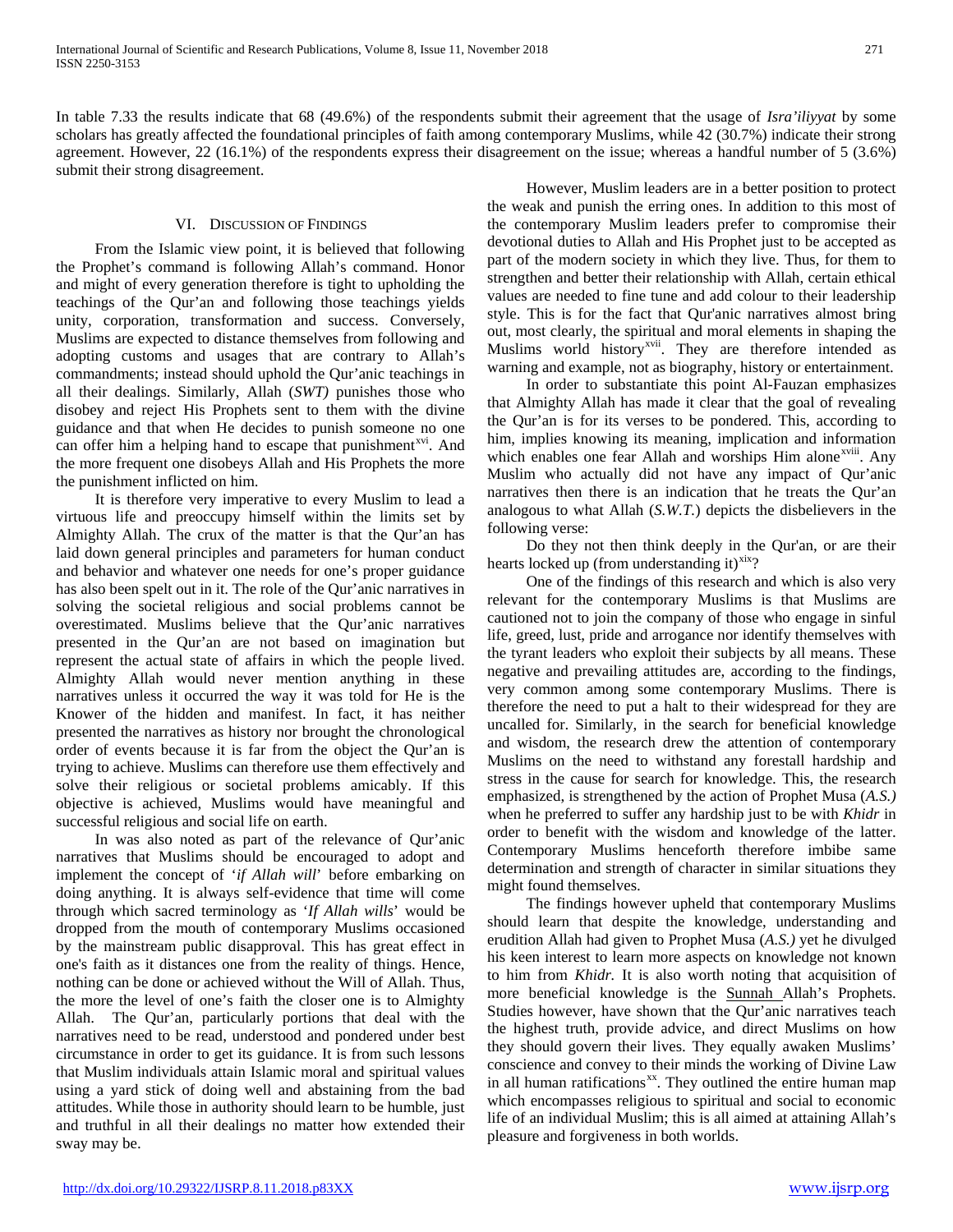Comparatively, the purpose of Qur'anic narratives, as Ahmad alluded, is to emphasize the general message of Islam and strengthen the conviction in the teachings brought by the Prophets. He pointed out that these Qur'anic narratives are woven around human experience rather than having an abstract thought<sup>[xxi](#page-14-20)</sup>. One of the relevance of the Qur'anic *Aqidah* narratives on the lives of contemporary Muslims can be noticed, according to the findings, in the narrative of *As'hab Al-Kahf.* Is it worth noting that Almighty Allah who kept these young men in that condition, despite the natural changes, has power and is capable to resurrect the died bodies after they are decomposed. However, this is the highest challenge for those who deny the resurrection and are not mindful about it; hence Almighty Allah told His Prophet (*S.A.W.)* that the purpose of the narrative of *As'hab Al-Kahf* is to make known to people that Allah's promise is true and there is no doubt about the Last Hour. However, Muslims should rise up for a change they had trusted or face years of insecurity, corruption and bad leadership as is the case with Nigeria and particularly Northern part of the country. It is thus a green light for the contemporary Muslims to strive hard in changing the untold hardship, harassment, bloodshed, lost of lives and properties as well as apartheid they face. But in order to achieve this constant prayers, patience, commitment and enthusiasm are to be absorbed by the contemporary Muslims, hence it may take them along period of time.

 In one of the relevance of Qur'anic *Aqidah* narratives on the basis of Islamic moral values, contemporary Muslims are warned not to engage in egotism and arrogance. These are blameworthy attributes that are not expected of any Muslim. Instead they should strive hard and possess good qualities such as being just, kind, righteous and not selfish. *Dhul-Qarnain* for instance, realizing the power and ability Allah gave him put down the gifts his people offered him and imposes no taxation on them in lieu of the services he offered them. This will, however, add sterling qualities to one's administrative style and enhance focus for the overall development.

 *Dhul-Qarnain* emphasized that the first and foremost is to have firm belief in Allah who has provided means through which the people can be secured against external invasion. But in our context today, this type of humanitarian service diminishes to the latter among the contemporary Muslim leaders. Because, most of the time they see the seat they are occupying as a means to enrich themselves, their relatives and any one whom they wish to enrich and in this situation fight against corruption would not be an easy task and that the nation's economy would easily be enmeshed. The findings, while addressing the impact of *Isra'iliyyat* on the lives of contemporary Muslims, harped that whatever comes from the Jews and Christians (the two main sources of *Isra'iliyyat)* would have to be subjected to various tests and experiments using sifting technique with a view to measuring its reliability, accuracy and acceptance. If it is in conformity with the Divine texts and is not contradictory in any way, it is acceptable; but in the event of contradiction such narrative is rejected.

 Despite the widespread of *Isra'iliyyat,* findings have shown that there are quite a number of Tafsir works that are, to some extent, rid of *Isra'iliyyat* as a result of extra care adopted before documenting them in different works of *Tafsir*. This is one out of the many ways in which the widespread of *Isra'iliyyat*  can be minimized or reduced. Findings also admitted that Islam, as a religion, with second largest population of the world, is independent of itself which requires neither the assistance nor affiliation of (other) religious texts to properly be understood. But however, the permissibility is limited and could not therefore cover all other aspects. Islam has laid emphasis on issues that have no creedal touch and which have not been altered, polluted or interpolated by the Jews and Christians. They are issues that gained the support of Qur'anic verses and Ahadith. Whatever is found, of the narratives of *Ahl Al-Kitab*, after it has been altered and interpolated has no substance as per as Islam is concerned. It cannot therefore be trusted unless it is corroborated with Divine texts; otherwise its authenticity is faulty.

 Similarly, the extent, according to the findings to which *Isra'iliyyat* impacted negatively and damaged the *Aqidah* of contemporary Muslims is worrisome as most of these unverified reports discuss foundational principles of Islam such as belief in Allah, His Prophets, Paradise and Hell as well as moral principles. Most of the Muslim exegetes provided such inauthentic narratives in a number of pages in their different works of *Tafsir* in the cause of interpreting Qur'anic passages<sup>xxii</sup>. One of the findings revealed that in spite of the efforts by some contemporary Muslim scholars like Shaykh Abd Allah of Gwandu in sifting *Isra'iliyyat* in the books of *Tafsir,* others have continued to iterate them in their works while some transmit them at various places where they conduct *Tafsir* particularly during the month of Ramadan. These scholars, as findings suggested played significant role in disseminating such *Isra'iliyyat* specifically during the month of Ramadan not knowing the implication of doing so or they did it out of passion. The scholars most of the time relied solely on *Isra'iliyyat* to buttress their points of argument which sometimes centered on the narratives of Prophets Dawud, Sulaiman and Musa (*A.S.)* as well as angels Harut, Marut and [P](#page-15-1)haraoh<sup>xxiii</sup>. According to the findings, the impact of *Isra'iliyyat* on the lives of contemporary Muslims can be seen in the following:

- 1. Uncertainty in almost all the narrations that are found in the books of *Tafsir.* This include among other things Prophets of Allah, saintly people as well as important events that happened in the history of Islam.
- 2. The defect and deformity that are normally attributed to the Prophets of Allah in many of such narrations. Such defective narrations are apparently noticed, in the narratives of Prophets Sulaiman and Shu'aib (*A.S.)*.
- 3. Lack of accuracy, truthfulness and reliability of those reports in the books of *Tafsir* has made the Muslims disregard the authentic ones among the iterated ones. This development has resulted from the oversight of some of the *Mufassirun* to get rid of reporting such reports that are generally sourced from the Jews and Christians or simply *Ahl Al-Kitab.*

 Knowing fully the implication of *Isra'iliyyat* on the lives of Muslims*,* the second Caliph, 'Umar bn Al-Khattab (RA) was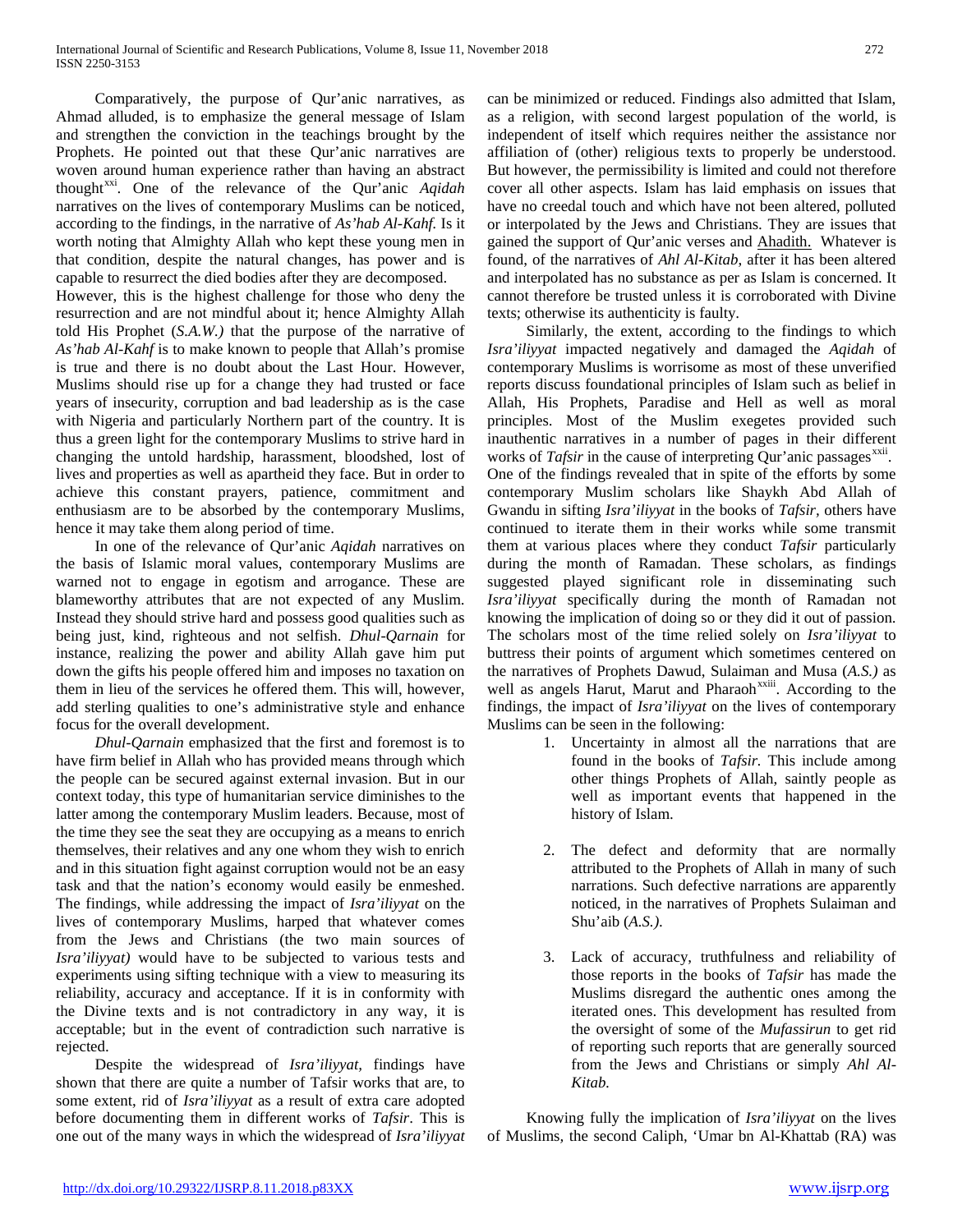reported to have cautioned Ka'ab Al-Akhbar in the strongest terms:

 Refrain from transmitting from your ancestor, otherwise I will send you back to the land of monkeys, Ard *Al-Qiradah*   $(Yaman)^{xxiv}$ .

 Conclusively, from the foregoing, it is noted that there is relevance admonition and advice in the Qur'anic narratives that needed to be seriously imbibed by the Muslims<sup>xxv</sup>. It could, perhaps, be argued that the lives of Muslims have so much been shaped by the Qur'anic narratives through their need to show compliance with their faith, a faith which is more than just a religion and could virtually be seen as a way of life.

 The Qur'an itself urges Muslims to reconnoiter history with a view to developing *Qulub* (hearts) capable of discovering the pathway of Allah that governs and sustains the human generations. In its historical accounts, it recounts the narratives of the Messages and Messengers of Allah along with their nations and narrates their trials and tribulations. These are the narratives of heroes and villains and they were told and re-told not only for pleasure or amusement but for a higher value, referred to in the Qur'an, as admonition or reproach (*Ibra).* These narratives are however geared towards appreciating virtues and identifying vices in which the virtues are emulated and vicious ones avoided.

 Apparently, social ills, moral degeneration and lack of sincere and strong faith in Allah have been identified as some of the major problems bedeviling the meaningful progress of Muslims, particularly within the study area. The paper actually addressed the relevance of those narratives and drew certain lessons and benefits that would enhance the life of contemporary Muslims in North-West Nigeria. Muslims are always exhorted to read, understand and ponder over Qur'anic narratives for they are not provided for fun and pleasure. Instead, they should be studied for ultimate guidance. Efforts in understanding those lessons and relevance of Qur'anic narratives should be one's priority or necessity and should be seen as a direct instruction from Almighty Allah.<sup>[xxvi](#page-15-4)</sup> After identifying the relevance and lessons, land<sup>xxvii</sup> and see the fate of those who were once powerful and are destroyed<sup>xxviii</sup>. Fatani, on this note, observed that: the most important thing is the actual application of the relevance by the contemporary Muslims. This can only be achieved when Musli[ms](#page-15-5) accept the Qur'anic clarion call to travel through the proud, but rebelled against Allah and His Prophets [an](#page-15-6)d how they

 It is not the instructive stories but rather the cognitive role they (stories) play to illustrate abstract (sic) religion and to make the unfamiliar appear familiar that makes them important. They are meant to teach **moral lessons** (emphasis mine) and usually more attention is paid to the **lesson than the figure**<sup>xxix</sup>.

 The study on the relevance of Qur'anic narratives on the lives of contemporary Muslims is crucial in ensuring that they remain tools in evolving prototypical human beings. That is for the simple reason that they centered on Islamic morals and spiritual development of Muslims through the ages. One of such moral aspects is patience after proper establishment of faith and being steadfast. This research has illustrated the significance as well as the role of patience and perseverance for the overall development of Muslim societies. It is very important to emphasize that contemporary Muslims are in a better position to visualize those nations and individual mentioned in various

verses of the Qur'an and learn about them and take heed of them. Mankind today is engaged in similar evils which previous nations had engaged in.

 Every event Allah narrates in the Qur'an regarding the Prophets, the research declares, is surely enlightening and instructive for the lives of Muslims<sup>[xxx](#page-15-8)</sup>. That is why the religion of Islam brings to Muslims true understanding of themselves and their functions<sup>[xxxi](#page-15-9)</sup>. Moreover, the Qur'an is eternal and all the narratives it mentioned are valid for all times and places. Muslims can therefore use them to achieve meaningful success and conduct their lives peacefully. The Qur'an, according to the findings, deals precisely with all aspects of individual and social life. It describes a religious but comprehensive way of life, whose program of living is beyond the imagination of the world's most talented men.

 The Qur'anic narrative is more illuminating, more penetrating, and more attractive to the hearts of people and is capable of changing their system of lives for the better. These narratives provide guidelines for social, political, and economic activities provided the teachings in them are fully understood. Muslim scholars use Qur'anic narratives to call the attention of people and as guidance at a variety of social occasions. Weddings, funerals, business dinners, political gatherings, and lectures often begin with citation (s) from the Qur'anic narratives.

 Muslims maintain worshipful attention to those narratives and this simply signifies a strong source of motivation for them. Scholars therefore attract large audience when narrating such *Qisas* either in public or through air-by means of radio or television. This is perhaps the way in which the Qur'anic *Aqidah*  narratives had a direct effect on the lives of contemporary Muslims through a process of accepting that to live their lives in accordance with Allah's will.

#### **REFERENCES**

- [1] Mainiyo is a Lecturer I in the Department of Islamic Studies, Faculty of Arts and Islamic Studies, Usmanu Danfodiyo University, Sokoto
- [2] Mainiyo is a Lecturer I in the Department of Islamic Studies, Faculty of Arts and Islamic Studies, Usmanu Danfodiyo University, Sokoto
- [3] Qur'an 10:98
- [4] Muhammad Bin Isma'il Bin Ibrahim Bin Al-Mughirah Al-Bukhari, Alja'mi' al-Musnad al-Sahih al-Mukhtasar Min Umuri Rasulillahi Sallallahu Alaihi wa sallam Wa Sunanihi wa ayyamihi, Dar Turuq al-Najah, 1<sup>st</sup> Edition 1422 AH, Volume 8, P. 25.
- [5] [http://logbaby.com/encyclopedia/hausa-history\\_11171.html](http://logbaby.com/encyclopedia/hausa-history_11171.html) as at 13th November, 2016
- [6] https://en.m.wikipedia.org/wiki/Nigeria
- [7] Sulaiman Khalid, 'Ethno-Religious Conflicts in North-Western Nigeria; Myth and Reality' (nd) retrieved on line as at  $9<sup>th</sup>$  October, 2016, (np).
- [8] <http://en.wikipedia.org/wiki/Aqidah> as at 14th November, 2016
- [9] Victoria Harrison, *The Pragmatics of Defining Religion in a Multi-Cultural World*, International Journal for Philosophy of Religion, 2006, Pp. 133-152
- [10] However, these are native to **Igbo** and **Yoruba** peoples
- [11] Bin Foduye, *Nur Al-Bab,* (nd), P. 2
- [12] Bin Foduye, Bayan Al-Bida' Al-Shaitaniyyah, (nd), P. 1
- [13] Ahmed Murtala, Superstitious Belief in Hausa Land: A Cultural Poison and an Islamic Antidote, FAIS, Journal of the Humanities, July 2013, Pp. 101- 110
- [14] Kotorkoshi, A.M., The Role of Islam in Eradicating Traditional Religious and Magical Practices among Muslims in Kwatarkwashi Emirate, Zamfara State, M.A. Dissertation submitted to the Postgraduate School, Usmanu Danfodiyo University, Sokoto, 2016, P. 65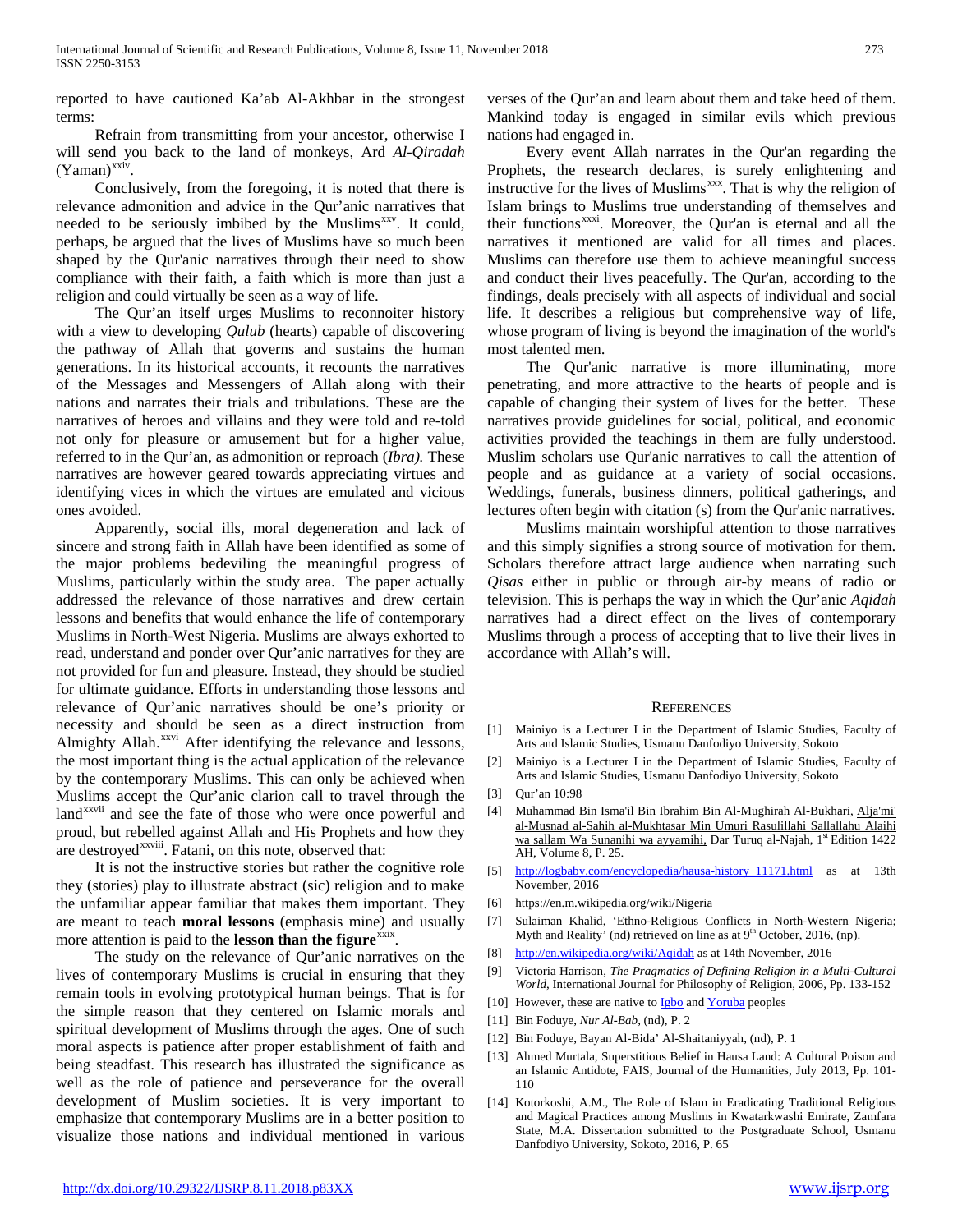International Journal of Scientific and Research Publications, Volume 8, Issue 11, November 2018 274 ISSN 2250-3153

- [15] Ibid, P. 66
- [16] Ibid, P. 68
- [17] Bin Foduye, Op cit, P. 3
- [18] Our'an 18:35-36
- [19] Isma'il Albayrak, *"Qur'anic Narrative and Isra'iliyyat in Western Scholarship and in Classical Exegesis*", PhD Thesis submitted to the Department of Theology and Religious Studies, University of Leeds, 2000, P. 122
- [20] Salih Al-Fauzan, Aqidat al-Tauhid, 1<sup>st</sup> ed, Dar al-Hidaya, Misr, Alqahira, Vol. 2, P. 299
- [21] Qur'an 47:24
- [22] Hasanuddin Ahmed, *"A New Approach to the Study of Qur'an",* 1997, Hyderabad, India, P. 26
- [23] Ibid, P. 27
- [24] Muhammad Bello (Goni) Boyi, aged 45, Islamic teacher, interviewed at *Ma'had Al-Tahfidh Al-Qur'an,* Hubbaren Shehu Danfodiyo, Sokoto on 23rd June, 2016
- [25] Malam Bashir Danfili, during 2016 Ramadan *Tafsir* discussed the narrative of Prophet Sulaiman (*A.S.).* In his elucidation he emphasized on the lost ring of Prophet Sulaiman and how the Jinn took it away from Prophet Sulaiman's wife. This narrative and other similar ones are detrimental to the personage of Prophet Sulaiman and any other Prophet. Scholars should therefore verify these types of reports before pronouncing them to public!
- [26] Al-Dhahabi, *Siyar A'larn Al-Nubala,* Egypt, Dar Al-Ma'arif, (nd), Vol. 2, P.433. See also Albayrak Op cit, P. 117-8
- [27] Ibn Kathir, Stories of the Qur'an, available at www.islambasics.com retrieved as at 18/02/2013.
- [28] For more details see Y. Al-Qardawi, 'How to Approach the Qur'an', Al-Falah Foundation, Cairo, Egypt, P.49, 2001.
- [29] Qur'an 6:11, 27:69
- [30] Qur'an 29:20 and 30:42
- [31] Afnan Fatani, Oliver Leaman's The Qur'an, An Encyclopedia, Routledge. Retrieved via [https://en.wikipedia.org/wiki/Qur'anic\\_parables](https://en.wikipedia.org/wiki/Qur) as at 5th February 2016
- [32] Harun Yahya, General Knowledge from the Qur'an, 2003, New Delhi, P. 29
- [33] A.W. Shalabi, Islam: Religion of Life, Dar El Shorouk, Cairo, Egypt, 1993, P. 9

#### AUTHORS

**First Author** – Attahir Shehu Mainiyo, Ph.D, Department of Islamic Studies, Usmanu Danfodiyo University, Sokoto-Nigeria shehu.mainiyo@udusok.edu.ng, atthirmainiyo@gmail.com, +234 8060060197, +234 8035534192

**Second Author** – Muhammad Sani Abdullahi, Ph.D, Department of Islamic Studies, Usmanu Danfodiyo University, Sokoto-Nigeria, saniabdallah@yahoo.com, +234 8034370802 +234 8092677772

<span id="page-14-3"></span><span id="page-14-2"></span>

<span id="page-14-5"></span><sup>vi</sup> <http://en.wikipedia.org/wiki/Aqidah> as at 14th November, 2016

<span id="page-14-17"></span>

i Qur'an 10:98

<span id="page-14-1"></span><span id="page-14-0"></span>ii Muhammad Bin Isma'il Bin Ibrahim Bin Al-Mughirah Al-Bukhari, Alja'mi' al-Musnad al-Sahih al-Mukhtasar Min Umuri Rasulillahi Sallallahu Alaihi wa sallam Wa Sunanihi wa ayyamihi, Dar Turuq al-Najah, 1<sup>st</sup> Edition 1422 AH, Volume 8, P. 25.<br>iii [http://logbaby.com/encyclopedia/hausa-history\\_11171.html](http://logbaby.com/encyclopedia/hausa-history_11171.html) as at 13th November, 2016<br>iv https://en.m.wikipe

<span id="page-14-4"></span><sup>&</sup>lt;sup>v</sup> Sulaiman Khalid, 'Ethno-Religious Conflicts in North-Western Nigeria; Myth and Reality' (nd) retrieved on line as at 9<sup>th</sup> October, 2016, (np).

<span id="page-14-6"></span><sup>&</sup>lt;sup>VII</sup> Victoria Harrison, *The Pragmatics of Defining Religion in a Multi-Cultural World*, International Journal for Philosophy of Religion, 2006, Pp. 133-152<br><sup>viii</sup> However, these are native to  $I_{\text{gbo}}$  and Yoruba peoples

<span id="page-14-7"></span>

<span id="page-14-10"></span>

<span id="page-14-9"></span><span id="page-14-8"></span><sup>&</sup>lt;sup>ix</sup> Bin Foduye, *Nur Al-Bab*, (nd), P. 2<br><sup>x</sup> Bin Foduye, *Bayan Al-Bida' Al-Shaitaniyyah*, (nd), P. 1<br><sup>xi</sup> Ahmed Murtala, *Superstitious Belief in Hausa Land: A Cultural Poison and an Islamic Antidote, FAIS, Journal of th* July 2013, Pp. 101-110<br><sup>xii</sup> Kotorkoshi, A.M., *The Role of Islam in Eradicating Traditional Religious and Magical Practices among Muslims in Kwatarkwashi* 

<span id="page-14-11"></span>*Emirate, Zamfara State, M.A. Dissertation submitted to the Postgraduate School, Usmanu Danfodiyo University, Sokoto, 2016, P. 65* xiii Ibid, P. 66 xiii Ibid, P. 68

<span id="page-14-12"></span>

<span id="page-14-14"></span><span id="page-14-13"></span> $xv$  Bin Foduye, Op cit, P. 3

<span id="page-14-15"></span>xvi Qur'an 18:35-36

<span id="page-14-16"></span>xviiIsma'il Albayrak, *"Qur'anic Narrative and Isra'iliyyat in Western Scholarship and in Classical Exegesis*", PhD Thesis submitted to the Department of Theology and Religious Studies, University of Leeds, 2000, P. 122<br><sup>xviii</sup> Salih Al-Fauzan, Agidat al-Tauhid, 1<sup>st</sup> ed, Dar al-Hidaya, Misr, Alqahira, Vol. 2, P. 299

<span id="page-14-19"></span><span id="page-14-18"></span><sup>&</sup>lt;sup>xix</sup> Qur'an 47:24<br><sup>xx</sup> Hasanuddin Ahmed, "A *New Approach to the Study of Qur'an*", 1997, Hyderabad, India, P. 26<br><sup>xxi</sup> Ibid, P. 27

<span id="page-14-20"></span>